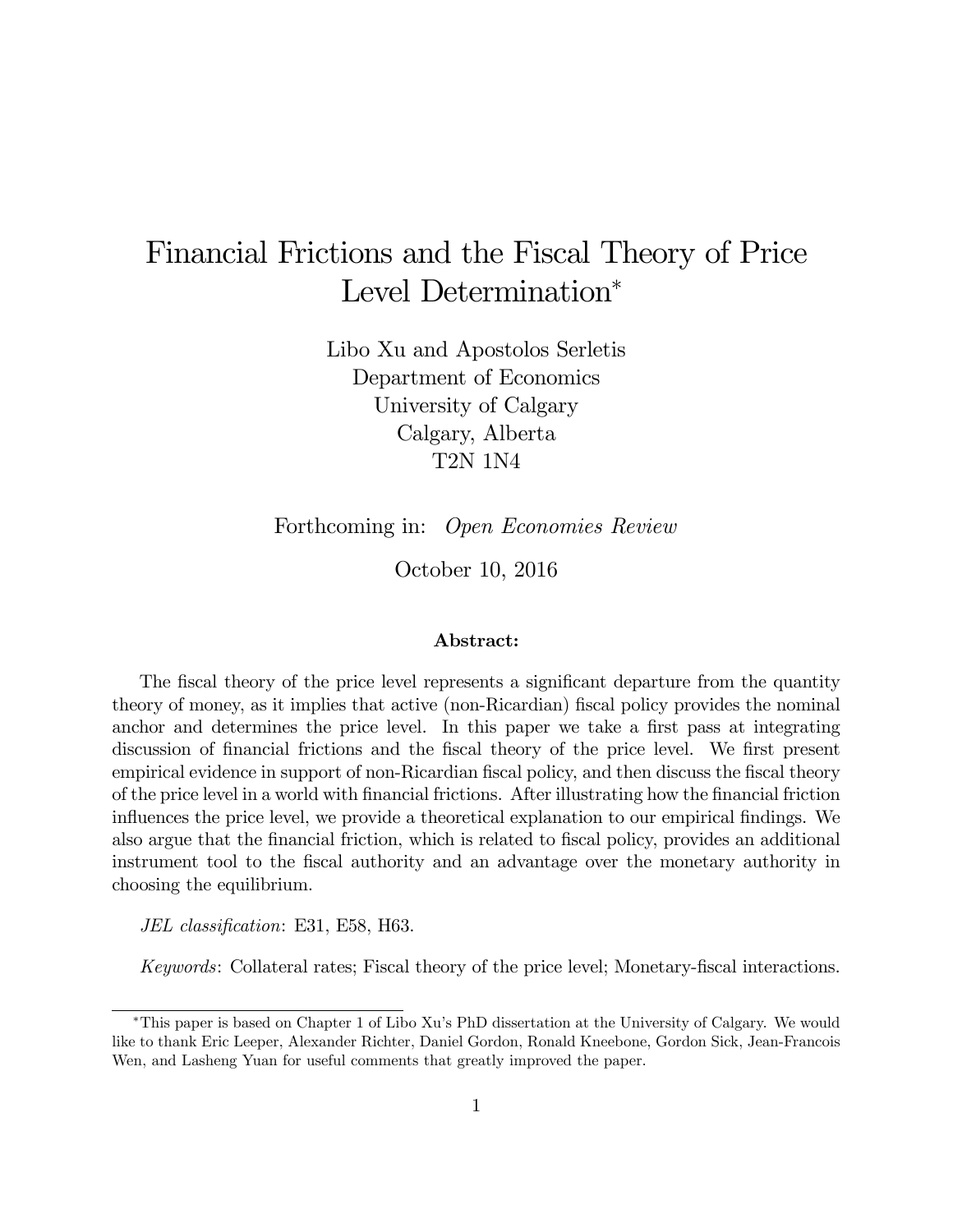# 1 Introduction

As Christopher Sims (2013, p. 563) put it in his Presidential Address at the 125th meeting of the American Economics Association,

ìDrastic changes in central bank operations and monetary institutions in recent years have made previously standard approaches to explaining the determination of the price level obsolete. Recent expansions of central bank balance sheets and of the levels of rich-country sovereign debt, as well as the evolving political economy of the European Monetary Union, have made it clear that fiscal policy and monetary policy are intertwined. Our thinking and teaching about inflation, monetary policy, and fiscal policy should be based on models that recognize fiscal-monetary policy interactions."

One theory that has been developed over the last two decades to recognize the interaction between monetary and fiscal policy is the fiscal theory of the price level (FTPL). It has been developed primarily by Leeper (1991), Woodford (1994, 1995), Sims (1994), and Cochrane (2001, 2005). The theory is an extension of the Sargent and Wallace (1981) ëmonetarist arithmetic, the first attempt of studying the intertemporal relationship between policy instruments. It integrates discussion of monetary and fiscal policy suggesting that fiscal policy can be a determinant, or even the only determinant, of the price level. This is in contrast to the quantity theory approach in which fiscal policy plays little or no role in determining the price level. See Canzoneri et al. (2011) and Sims (2013) for more details regarding the basic tenets of the fiscal theory of the price level.

One problem with the fiscal theory of the price level is that it ignores financial frictions (asymmetric information problems that act as a barrier to the efficient allocation of capital), although it is now widely recognized that financial frictions can lead to financial crises and major disruptions in economic activity. For example, leverage cycles (fluctuations in collateral rates) can have important effects on the level of economic activity. In fact, as Geanakoplos (2012, p. 387) recently put it, "collateral rates or leverage can be more important to economic activity and prices than interest rates, and more important to manage." In fact, the global financial crisis and the Great recession that followed have changed our view about the importance of financial frictions in the macroeconomy. We have moved from a regime where financial frictions do not matter (prior to the crisis) to a world where financial frictions matter a lot.

In this paper we take a first pass at integrating discussion of financial frictions and fiscal and monetary policy interactions. In doing so, we examine the role of fiscal policy in guaranteeing price level determinacy in a simplified version of the Angeletos *et al.* (2013) model. Unlike Angeletos et al. (2013) who examine the Ramsey plan in which prices and determinacy play no role, we introduce a financial friction into an endowment economy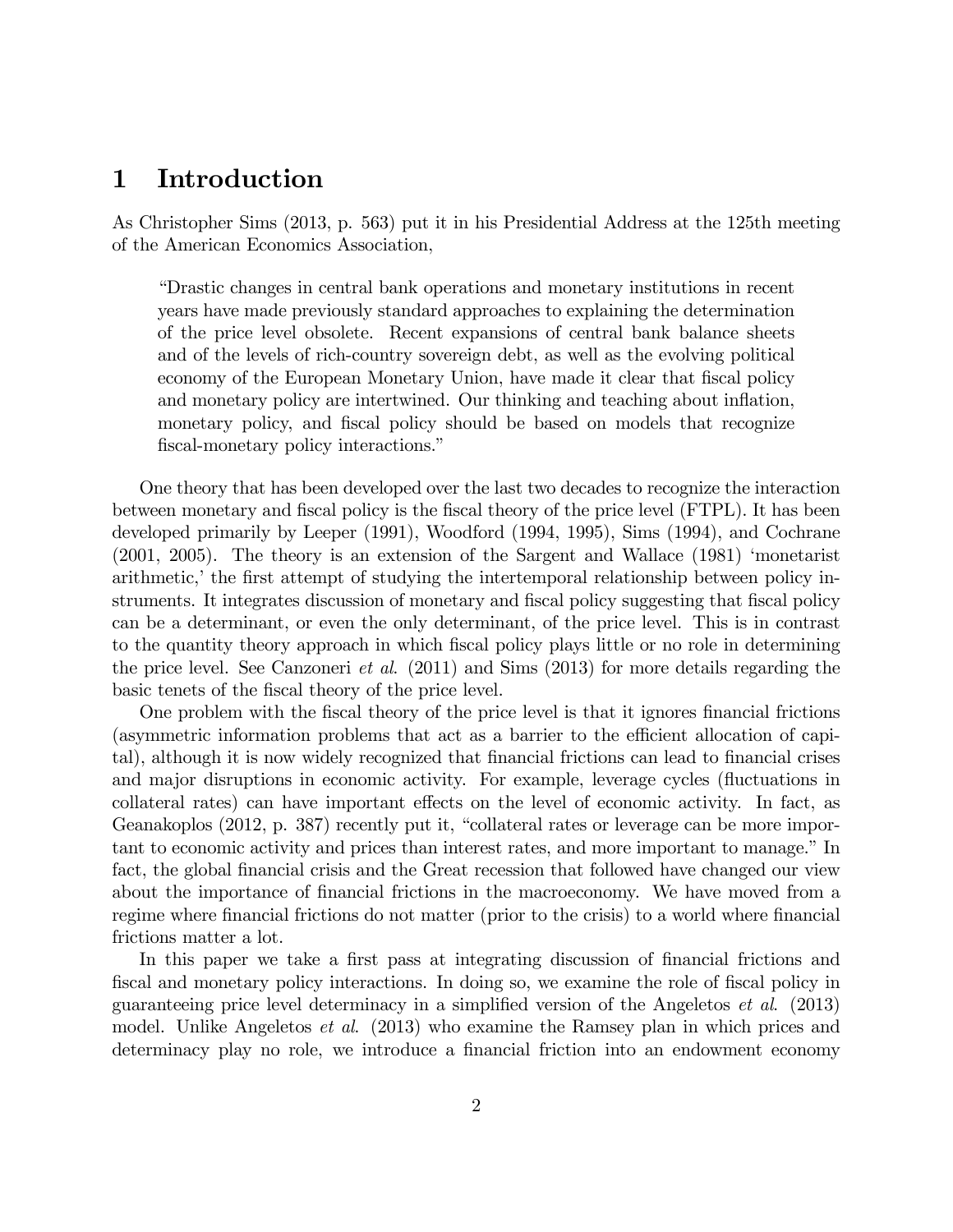and then assess the implications for the fiscal theory of the price level in a decentralized equilibrium. In our model, each time period is divided into a morning and an afternoon. Agents can only transfer resources between the morning and afternoon each day using private loans that are backed by government bonds as collateral. Each morning agents borrow to supplement their endowment in their morning consumption and then, in the afternoon, they pay off their loans and consume again. The interest rate on private loans reacts as an endogenous variable to clear the private loan market in the morning. The financial friction is a collateral constraint, according to which households can only borrow up to a fraction  $\delta$  of their government bond holdings. We assume that preferences are linear in afternoon consumption, so that any heterogeneity in afternoon income is absorbed by afternoon consumption and every consumer has the same choice of savings.

We start the paper by providing an empirical investigation of the relevance of the fiscal theory of the price level, updating the Canzoneri et al. (2001) analysis. They showed that certain time series properties of U.S. Öscal surpluses and liabilities have a natural interpretation in Ricardian regimes, and a rather convoluted interpretation in non-Ricardian regimes (which we identify with the fiscal theory of the price level). We reproduce the Canzoneri *et al.* (2001) results for the sample period from  $1966Q1$  to  $2016Q1$ . Then we show how these properties change for the period from 2008Q4 to 2016Q1, when the nominal interest rate is at the zero lower bound. Although this period covers only eight years (and only eight annual budgetary processes), our empirical investigation makes the non-Ricardian explanation plausible, keeping of course in mind that, as noted by Canzoneri *et al.* (2001), finite periods of passive monetary policy can exist in a Ricardian regime if agents expect active policies in the future.

Motivated by our empirical evidence regarding the relevance of the Öscal theory of the price level, we then integrate discussion of financial markets, financial frictions, and fiscal and monetary policy interactions, in the context of an optimal growth model with a market for private loans backed by government bonds as collateral. The idea of a collateral constraint is consistent with short-term financing arrangements in the U.S. financial system, as they are reflected in the repurchase (or repo) market which has a daily turnover of about \$4 trillion. In particular, U.S. government securities account for about 40% of the most common collateral types, followed by agency mortgage-backed securities and collateralized mortgage obligations (which account for about  $34\%$ ). Our theoretical results suggest that the fiscal theory of the price level is more important in models with Önancial markets and Önancial frictions. We show that collateral rates affect the aggregate price level as well as the size of the monetary and fiscal policy effects on the price level. We also show that coordination of monetary and fiscal policy is required to achieve price stability. Finally, in the context of 'active' and passive' monetary and fiscal policies, as in Leeper (1991), we investigate the implications of Önancial frictions for actual policies and show that the Öscal authority has an advantage in choosing the equilibrium.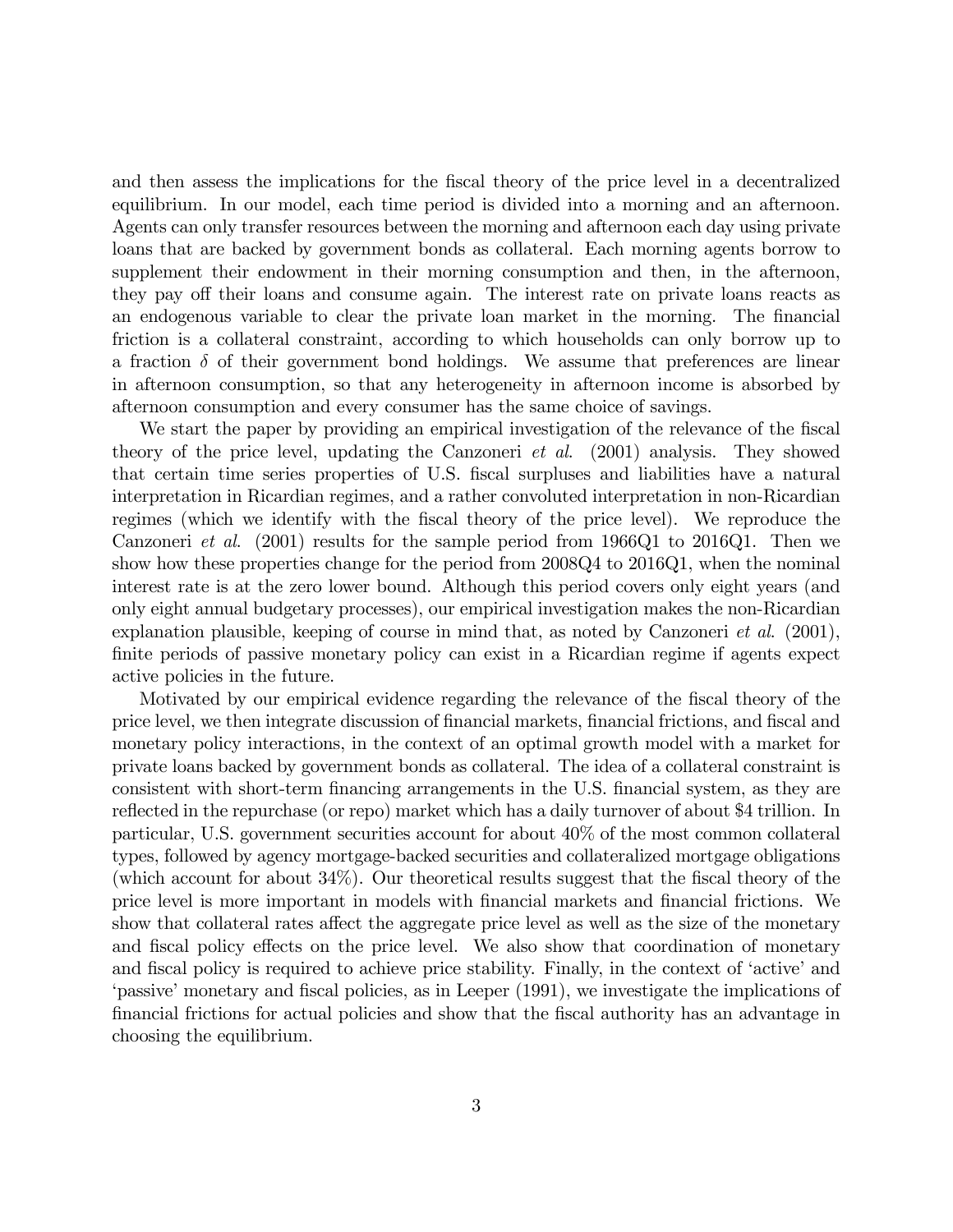The paper is organized as follows. In the next section, we briefly discuss the fiscal theory of the price level and its empirical relevancy. In sections 3 and 4, we derive the theoretical implications of the fiscal theory of the price level in the context of an optimal growth model with a borrowing constraint, and provide theoretical support and an explanation of our empirical findings. In section 5, we investigate the effects of financial frictions in the context of 'active' and 'passive' monetary and fiscal policies, as in Leeper (1991). The last section closes with a brief summary and conclusion.

# 2 Is the FTPL Empirically Relevant?

Our work is motivated by Simsís (2013) appeal for research that takes seriously the interaction between monetary and fiscal policy. Although this is an important topic, many economists are skeptical about the fiscal theory of the price level and the question that arises is whether there is any evidence to suggest that economies are in this type of regime. In this section we appeal to the existing literature and make a case for why the fiscal theory of the price level is empirically relevant.

#### 2.1 The Present Value Budget Constraint

The fiscal theory of price level determination can be illustrated in the context of the government's present value budget constraint. The government's budget constraint can be written in nominal (per household) terms as

$$
-S_t = M_{t+1} - M_t + \frac{B_{t+1}}{1+i_t} - B_t \tag{1}
$$

where  $M_t$  is nominal money,  $B_t$  the nominal stock of bonds at the end of period t,  $P_t$  the price level,  $i_t$  the nominal interest rate, and  $S_t$  is the government's primary surplus.

Following Canzoneri *et al.* (2001), let's add and subtract  $q_t M_{t+1}$ , where  $q_t = 1/(1 + i_t)$ , on the left-hand side of equation  $(1)$ , divide both sides by nominal GDP,  $Y_t$ , and rearrange to get

$$
\frac{M_t + B_t}{Y_t} = \left[\frac{S_t}{Y_t} + (1 - q_t)\frac{M_{t+1}}{Y_t}\right] + \left[q_t\frac{Y_{t+1}}{Y_t}\frac{M_{t+1} + B_{t+1}}{Y_{t+1}}\right].
$$

This equation can be written as

$$
w_t = \xi_t +_t w_{t+1} \tag{2}
$$

where  $w_t$  is the ratio of total government liabilities,  $B_t + M_t$ , to nominal GDP,  $\xi_t$  is the primary surplus (including the government's revenue from money creation) to GDP ratio, and  $t_t = q_t Y_{t+1}/Y_t$  is the discount factor. By recursive substitution forwards, taking expectations,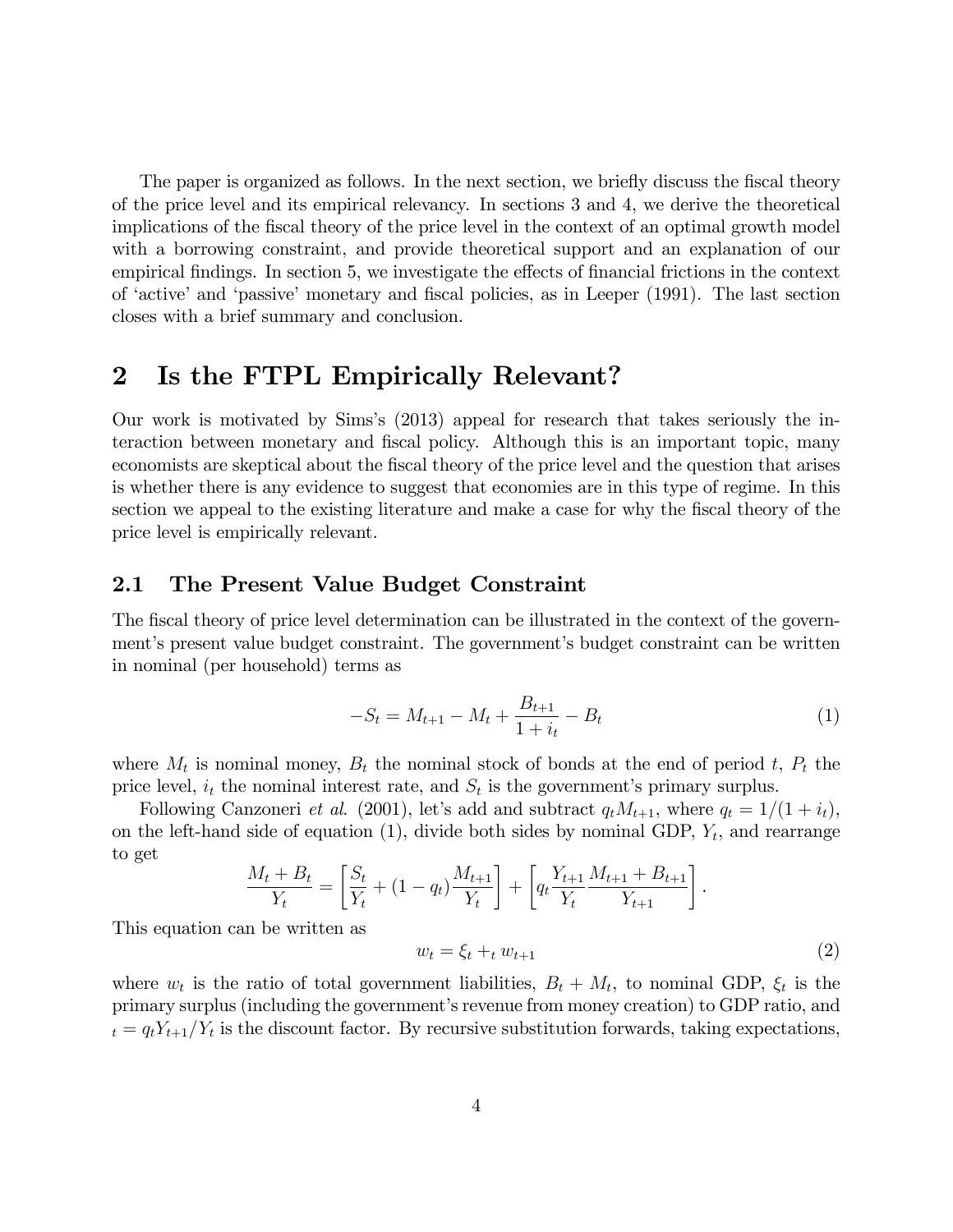and applying the 'limiting condition'

$$
\lim_{T \to \infty} E_t \left( \prod_{k=t}^{T+t-1} k \right) w_{t+T} = 0 \tag{3}
$$

equation  $(2)$  yields the government's present value budget constraint

$$
w_t = \xi_t + E_t \sum_{j=t+1}^{\infty} \left( \prod_{k=t}^{j-1} k \right) \xi_j \tag{4}
$$

where  $E_t(\cdot)$  denotes the mathematical expectation conditioned on information available in period t. It is to be noted that the two expressions in  $(3)$  and  $(4)$  are equivalent ways of writing the present value constraint, which says that the value of government liabilities equals the discounted value of government surpluses.

#### 2.2 Ricardian and Non-Ricardian Fiscal Policies

In terms of the present value constraint (4), we can now distinguish between Ricardian and non-Ricardian policies, as in Woodford (1995). In particular, policy paths constrained by (4) for all price level and discount factor paths, are called Ricardian (R) regimes. That is, in Ricardian regimes (4) is interpreted as a budget constraint that must be satisfied, meaning that primary surpluses respond automatically to debt to assure fiscal solvency for any path of the price level and the discount factor.<sup>1</sup> For example, in infinite-horizon, representative agent models, Ricardian equivalence holds and (for a given amount of current and future government consumption) a deficit-financed cut in lump-sum taxes must simultaneously be accompanied by planned future tax increases to leave the present value in (4) unchanged.

By contrast, the new fiscalist theory of price level determination imposes (3), treating it as the household's a transversality condition that must hold as a result of utility maximization, to justify characterizing (4) as an equilibrium condition that determines the price level, rather than a budget constraint  $\sim$  see Woodford (1995). In other words, according to the fiscal theory of the price level, equation  $(4)$  holds only at the equilibrium price level (and not at all price levels). This means that at price levels different than the equilibrium price level, the government could run surpluses whose present value in (4) is not equal to the government's liabilities. Similarly, it means that the government could run a deficit-financed tax cut without simultaneously planning to raise future taxes.

Hence, in Ricardian regimes primary surpluses respond automatically to debt to assure fiscal solvency and the price level is determined in conventional ways (by the interaction of

<sup>&</sup>lt;sup>1</sup>There is a large literature that treats (3) or (4) as a budget constraint restricting government fiscal and monetary policy, and tests  $(3)$  or  $(4)$  as a test of government solvency — see, for example, Hamilton and Flavin (1986) and Ahmed and Rogers (1995).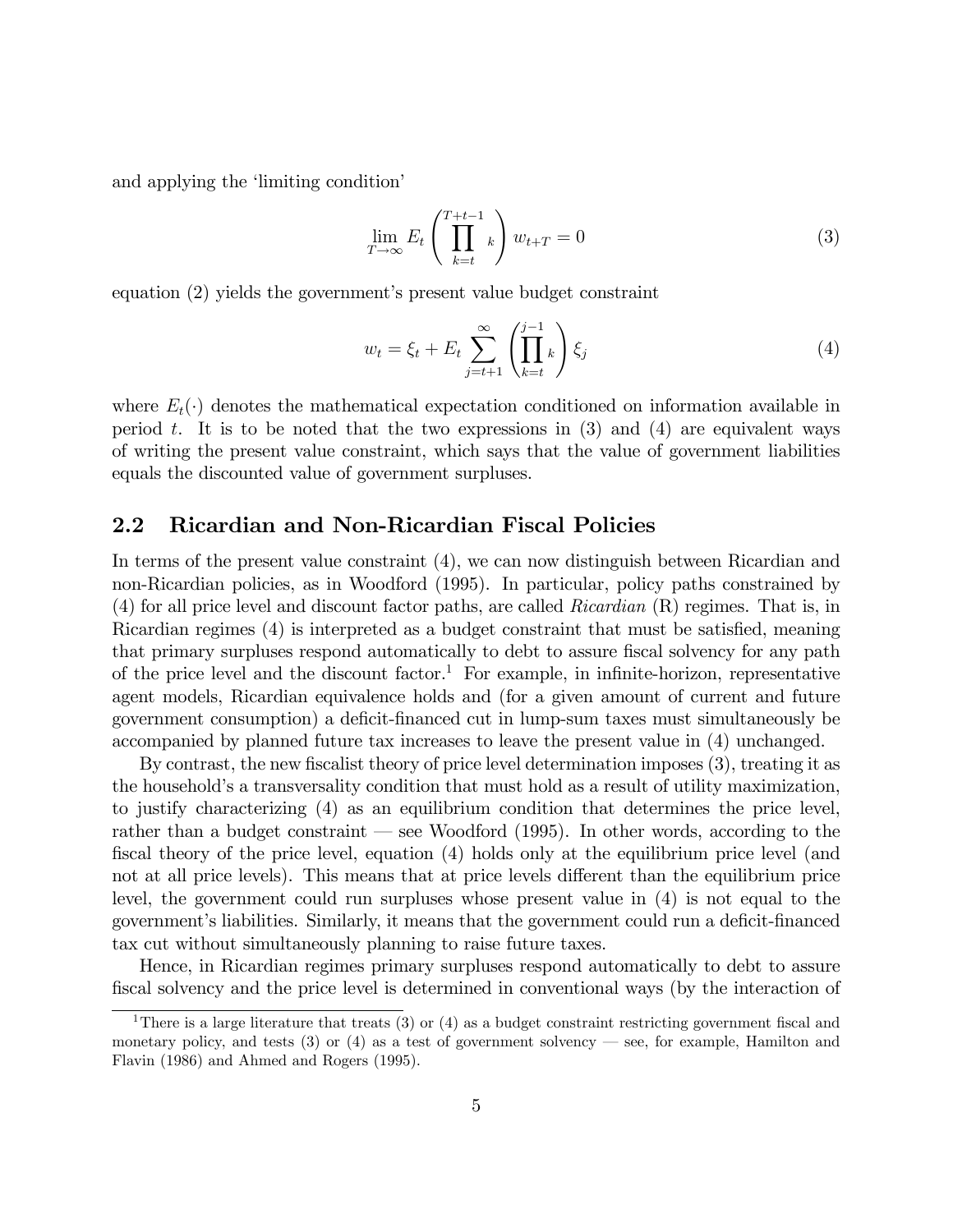money demand and money supply). In non-Ricardian regimes, however, primary surpluses follow an arbitrary process (unrelated to the level of government debt), and the equilibrium price level 'jumps' to satisfy the government's present value budget constraint  $-$  that is, there is a unique price level for which (4) holds.

Hence, the difference between R and NR regimes is that monetary policy provides the nominal anchor for the economy in the former and fiscal policy in the latter.

#### 2.3 Empirical Evidence

Although no formal statistical test has yet been developed to discriminate between R and NR regimes, Canzoneri et al. (2001) assess the empirical plausibility of R and NR regimes, using annual data for the postwar U.S. economy (from 1951 to 1995), in the context of the following VAR in  $w_t$  (Liabilities/GDP) and  $\xi_t$  (Surplus/GDP)

$$
\xi_t = \alpha_1 + \sum_{j=0}^r \alpha_{11}(j)\xi_{t-j} + \sum_{j=0}^s \alpha_{12}(j)w_{t-j} + \varepsilon_{st}
$$
\n(5)

$$
w_t = \alpha_2 + \sum_{j=0}^r \alpha_{21}(j) w_{t-j} + \sum_{j=0}^s \alpha_{22}(j) \xi_{t-j} + \varepsilon_{wt}
$$
 (6)

In doing so, they focus on the impulse response functions to  $\xi_t$  shocks, computed for both orderings of the variables. In the first ordering,  $\xi_t$  comes first (assumed to be exogenous), as is consistent with an NR regime (in NR regimes  $\xi_t$  is assumed to be exogenous and therefore an innovation to the  $\xi_t$  equation can be identified as an exogenous  $\xi_t$  shock). In the second ordering,  $w_t$  comes first, as is consistent with an R regime (in R regimes,  $\xi_t$  is endogenous and the  $\xi_t$  equation in the VAR can be thought of as a reaction function in which  $w_t$  influences the setting of future surpluses).

Canzoneri *et al.* (2001) find that the response of  $\xi_t$  to a positive  $\xi_t$  innovation is positive and significant in period 1, but insignificant beyond period 1, regardless of the ordering of the variables in the VAR. They also find that the response of  $w_t$  to a positive  $\xi_t$  innovation is negative and significant (at least up to ten years), regardless of the ordering. As they report, these VAR results are robust across different sample periods, as well as to the inclusion of a deterministic time trend, the use of different lag lengths, the estimation in first differences, and the inclusion of discount factors.

In this paper we use quarterly data for the United States, over the period from 1966Q1 to 2016Q1 to update and extend the results reported by Canzoneri *et al.* (2001). The data are constructed as in Canzoneri *et al.*  $(2001)$  and the two key series that we analyze,  $w_t$  (Liabilities/GDP) and  $\xi_t$  (Surplus/GDP), are shown in Figure 1 with the shaded area indicating the period over which the zero lower bound constraint on the policy rate has been binding.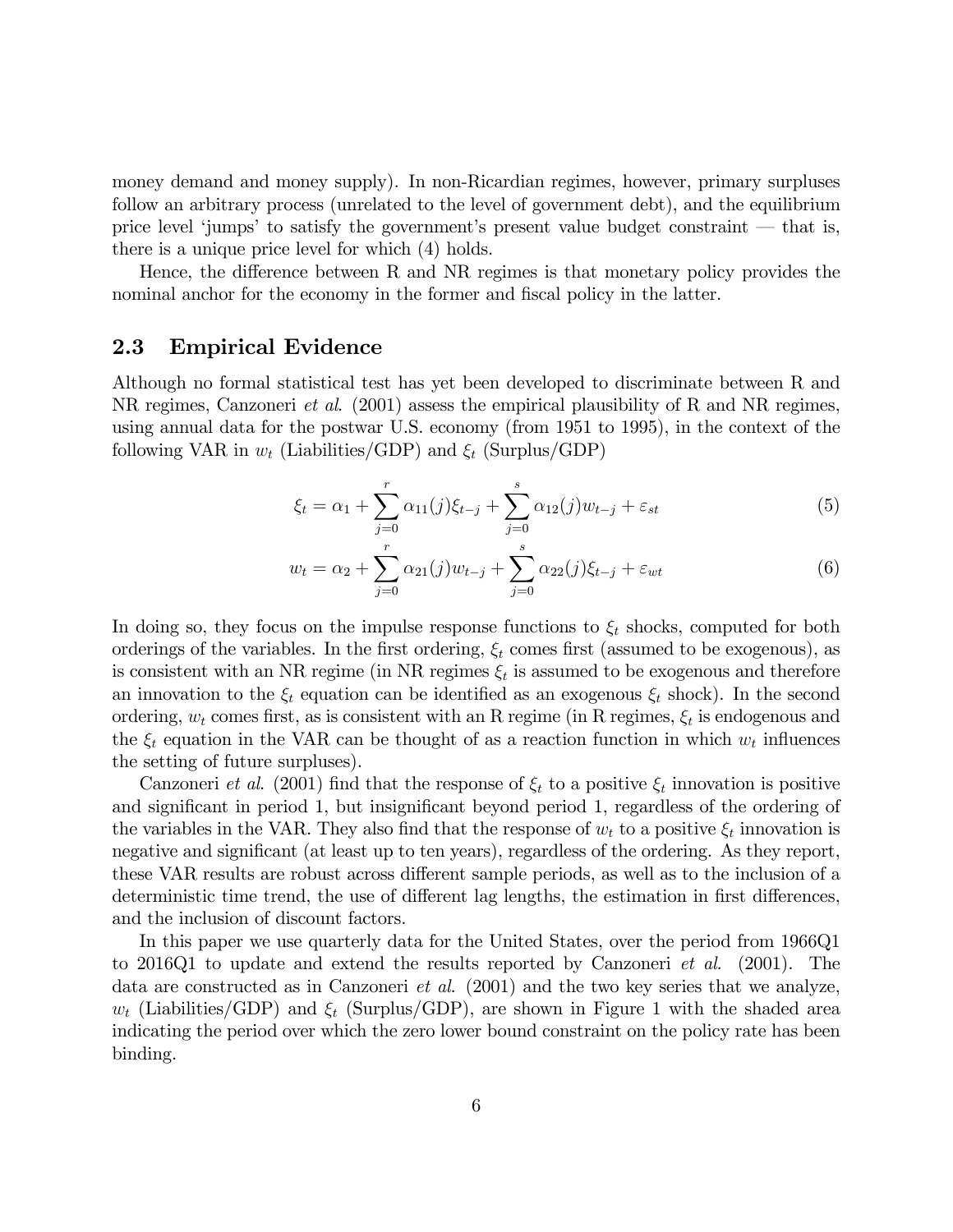

Figure 1: United States fiscal data over the period 1966Q1-2016Q1. Liabilities/GDP (on the left scale) and Surplus/GDP (on the right scale).

We begin by fitting the Canzoneri et al. (2001) VAR, equations (5) and (6) and we set the lag length equal to 5, based on a pre-estimation procedure that includes a number of lag length selection criteria. Moreover, our results are robust to including linear trends as well. Black lines in Figure 2 show the impulse response functions (over an expanse of 10 years) for both orderings of the variables; in the ordering of top panel Liabilities/GDP comes first and in the bottom panel Surplus/GDP comes first. Blue lines denote  $95\%$  confidence interval, computed using the Monte Carlo method with 2000 draws.

In general, regardless of the ordering used, our results are consistent with those in Canzoneri *et al.* (2001) and support an R regime, as the negative response of  $w_t$  to a positive innovation in  $\xi_t$  has a plausible interpretation in an R regime. In particular, a positive  $\xi_t$ innovation reduces  $w_{t+1}$  by paying off some of the debt in period t. Moreover, because of election cycles and business cycles, there is significant positive correlation in the  $\xi_t$  process as can be seen in Table 1, and also in Canzoneri et al. (2001, Table 1), causing a rise in future surpluses and a fall in future liabilities (as the VAR shows). There is, however, an identification problem, in the sense that the same impulse response functions and surplus autocorrelations have a logically consistent [although somewhat 'convoluted,' in the terminology of Canzoneri et al. (2001)] interpretation in NR regimes.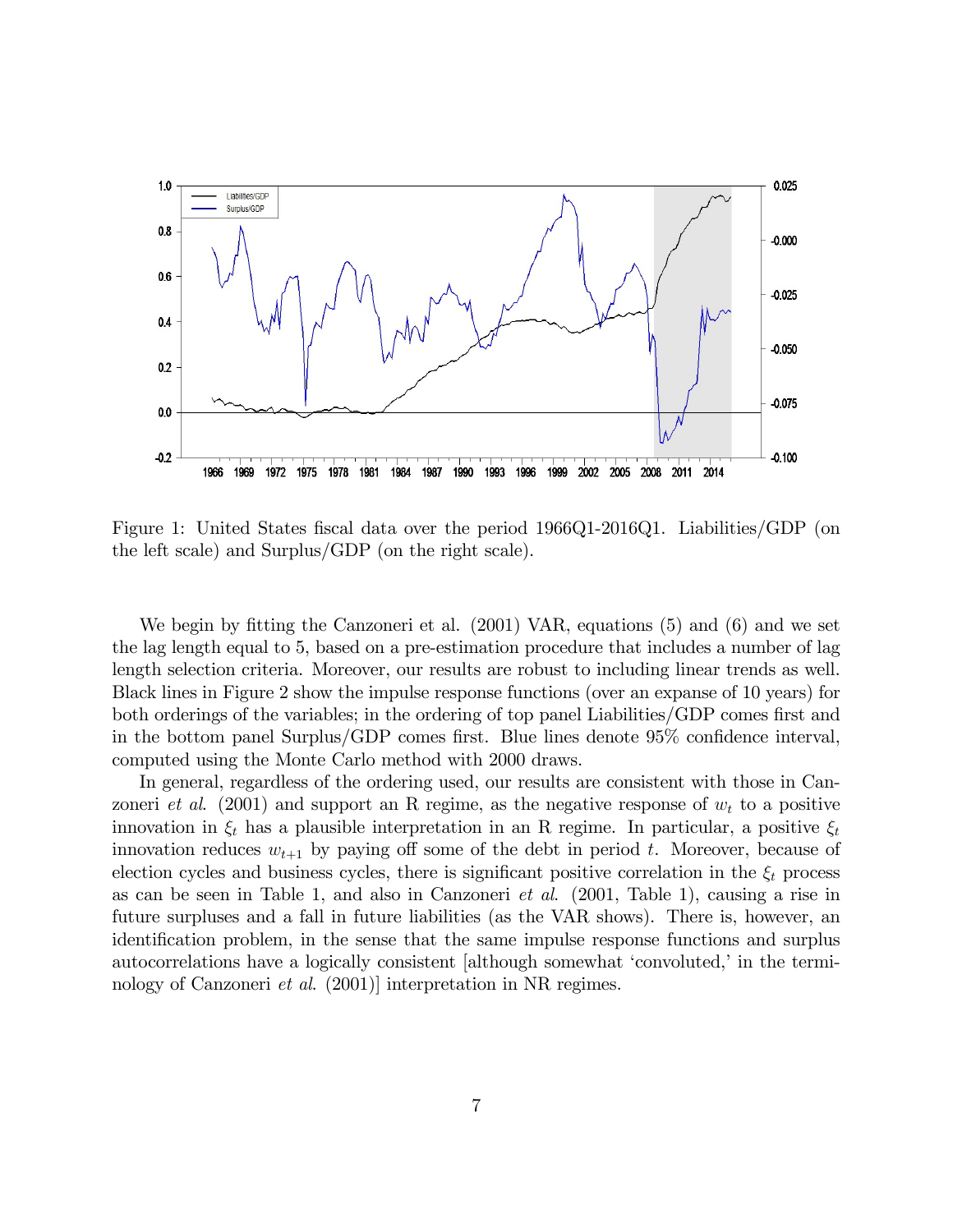

Figure 2: VAR impulse responses over the sample 1966Q1-2016Q1. Panel (a) ordering: Liabilities/GDP, Surplus/GDP. Panel (b) ordering: Surplus/GDP, Liabilities/GDP.

| Lag            | Autocorrelation | Q-statistic | $p$ -value |
|----------------|-----------------|-------------|------------|
| 1              | 0.946           | 181.9       | 0.000      |
| $\overline{2}$ | 0.892           | 344.1       | 0.000      |
| 3              | 0.820           | 481.9       | 0.000      |
| 4              | 0.747           | 596.8       | 0.000      |
| 5              | 0.663           | 688.0       | 0.000      |
| 6              | 0.577           | 757.3       | 0.000      |
| 7              | 0.497           | 809.0       | 0.000      |
| 8              | 0.417           | 845.7       | 0.000      |
| 9              | 0.344           | 870.8       | 0.000      |
| 10             | 0.279           | 887.2       | 0.000      |

Table 1. Autocorrelations of Surplus/GDP, 1966Q1-2016Q1.

In particular, from the logic of NR regimes, the positive correlation in the  $\xi_t$  process implies that a positive innovation in  $\xi_t$  should cause  $w_{t+1}$  to rise. However, this is inconsistent with the impulse responses from the VAR, according to which (as already noted) the response of  $w_t$  to a positive  $\xi_t$  innovation is negative (at least up to ten years). Although these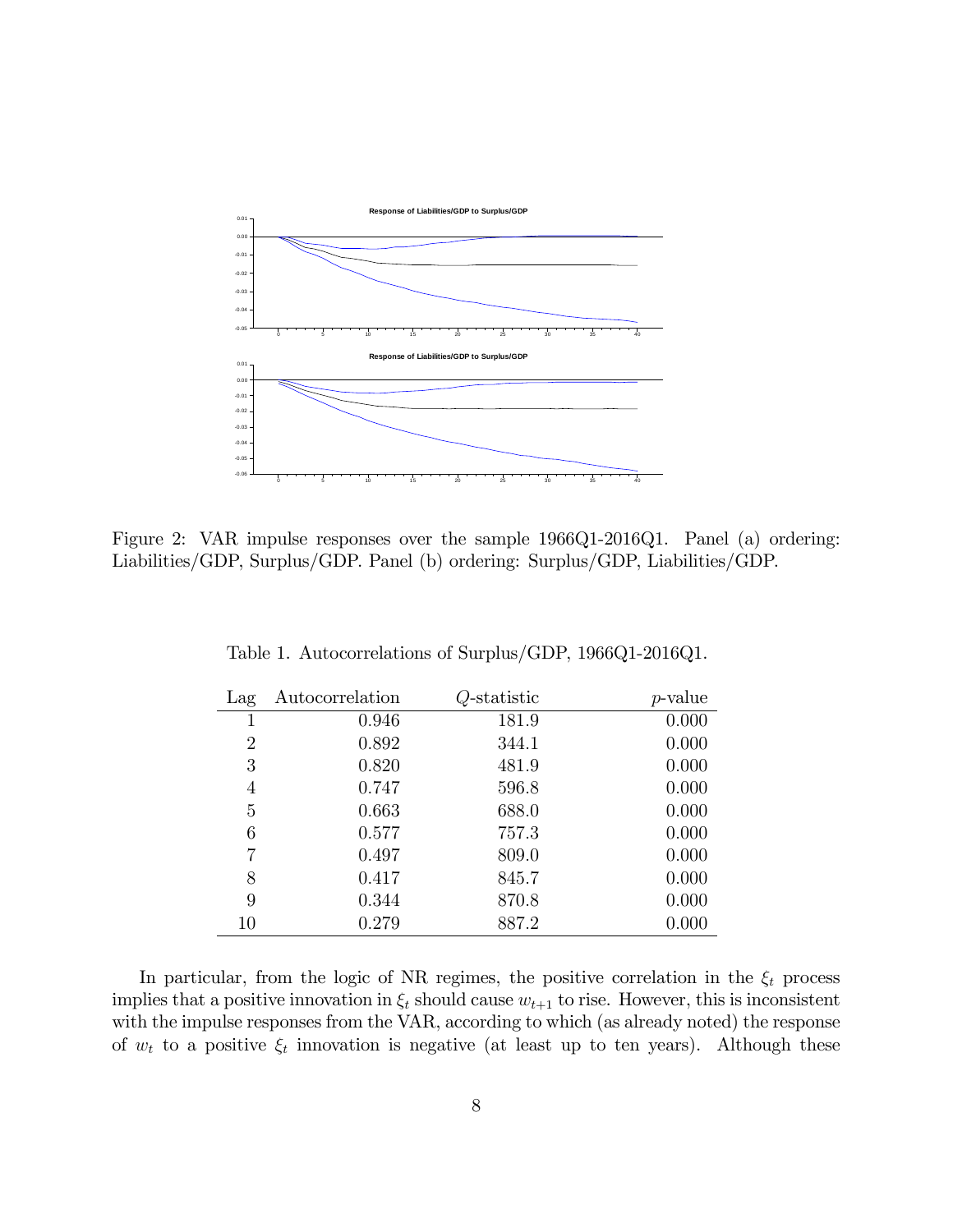

Figure 3: VAR impulse responses over the sample 2008Q4-2016Q1. Panel (a) ordering: Liabilities/GDP, Surplus/GDP. Panel (b) ordering: Surplus/GDP, Liabilities/GDP.

VAR impulse responses can be reconciled with the theory of NR regimes if there is (strong) negative correlation in the surplus process at longer horizons [so that a positive  $\xi_t$  innovation lowers expected future surpluses sufficiently to reduce the present value in equation (4), the estimated surplus autocorrelations in Table 1, and in Canzoneri et al. (2001, Table 1), do not show such a negative correlation making it difficult to rationalize an NR regime interpretation of the data.

In Figure 3 we present impulse response functions (in the same fashion as those in Figure 2, but over an expanse of 10 quarters in this case) for both orderings of the variables over the period from 2008Q4 to 2016Q1, based on (5)-(6); we set the lag length equal to 1, based on the same pre-estimation that we used for the full sample. Over this period, the federal funds rate has been at the zero lower bound and this has greatly reduced the effectiveness of conventional monetary policy and potentially increased the effectiveness of fiscal policy.

As can be seen in Figure 3, the response of Liabilities/GDP to an innovation in Sur-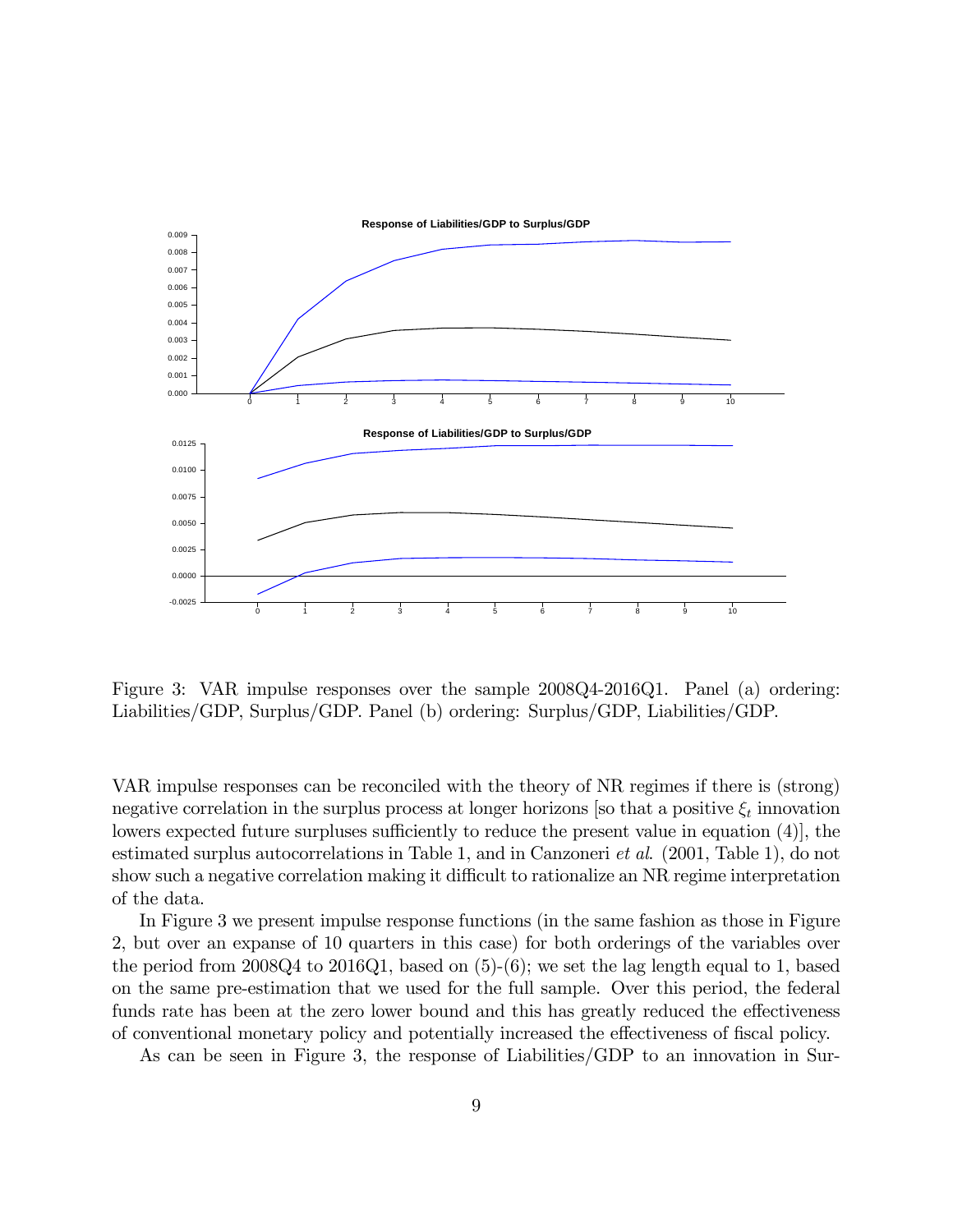plus/GDP is positive and significant (up to ten quarters) regardless of the ordering used, consistent with an NR regime interpretation of the data over this period of passive (conventional) monetary policy. Moreover, the estimated surplus autocorrelations in Table 2 reveal positive correlations in the surplus process as well.

We have found evidence (although limited because of the smaller sample compared with the full sample) in support of an NR regime, and consequently of the fiscal theory of price level determination, in the United States in the aftermath of the global financial crisis. Over this period, conventional monetary policy has been ineffective, because the policy rate has reached the zero lower bound and cannot be driven below zero. The Federal Reserve has resorted to unconventional monetary policy (quantitative easing, long-term bond purchases, and managing expectations) in order to lower long-term interest rates and stimulate the economy. There is also a general consensus now that unconventional monetary policy tools will likely be kept in the Federal Reserve's toolkit, because the zero lower bound constraint on the policy rate is binding more frequently than it used to (for example, in 2003-2004 and in the aftermath of the global Önancial crisis), and lasts longer (close to eight years now, since October 2008).

In what follows, we take a first pass at integrating discussion of the fiscal theory of the price level and Önancial frictions given that the global Önancial crisis and the Great Recession that followed have elevated financial frictions to the center stage of macroeconomic dynamics. We provide a theoretical explanation for the switch from Ricardian to non-Ricardian fiscal policy after 2008.

| Lag            | Autocorrelation | Q-statistic | $p$ -value |
|----------------|-----------------|-------------|------------|
| 1              | 0.935           | 28.9        | 0.000      |
| $\overline{2}$ | 0.834           | 52.8        | 0.000      |
| 3              | 0.721           | 71.3        | 0.000      |
| 4              | 0.599           | 84.5        | 0.000      |
| 5              | 0.466           | 92.9        | 0.000      |
| 6              | 0.322           | 97.0        | 0.000      |
| 7              | 0.182           | 98.4        | 0.000      |
| 8              | 0.046           | 98.5        | 0.000      |
| 9              | $-0.090$        | 98.9        | 0.000      |
| 10             | $-0.242$        | 101.7       | 0.000      |

Table 2. Autocorrelations of Surplus/GDP, 2008Q4-2016Q1.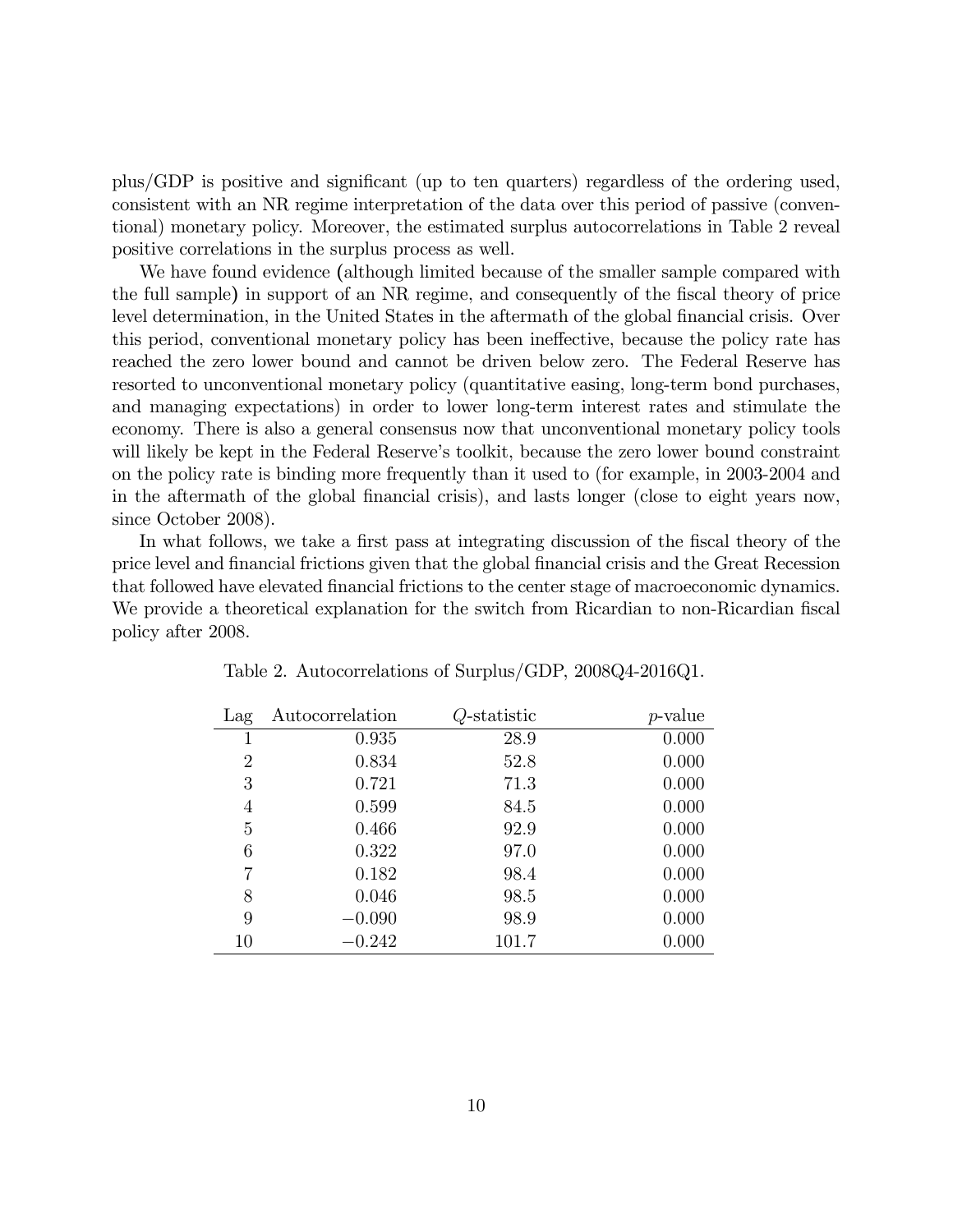# 3 A Model with Borrowing Constraints

We set up an optimal growth model with a collateral constraint. Our model is a modified version of Angeletos *et al.* (2013). We study the effects of policies that tighten the collateral constraint and address current discussions regarding the need for financial stability policies to manage financial frictions.

#### 3.1 Model Set Up

In this economy there is a continuum of infinite-lived consumers indexed by  $j \in [0, 1]$ . Time is discrete and there are two sub-periods in each period  $t$ , the morning  $(1)$  and the afternoon (2). The period-t utility function of consumer j is  $u(c_{jt}^1, c_{jt}^2, m_{jt+1})$ , where  $m_{jt+1}$ is real money balances at the end of period t and  $c_{jt}^1$  and  $c_{jt}^2$  denote real consumption in, respectively, the morning and afternoon of period  $t$ . The utility function is assumed to satisfy  $u_i(c_{jt}^1, c_{jt}^2, m_{jt+1}) > 0$  and  $u_{ii}(c_{jt}^1, c_{jt}^2, m_{jt+1}) < 0$  for  $i = 1, 2, 3$ .

Consumer  $j$  faces two budget constraints in each period  $t$ , the morning constraint and the afternoon constraint. In the morning, consumer j consumes  $c_{jt}^1$  units of consumption and makes a private loan  $z_{jt}$  at the price  $\theta_t = 1/(1 + r_t^l)$ , where  $r_t^l$  is the rate of return on private loans. We write the morning budget constraint as

$$
c_{jt}^1 + \theta_t z_{jt} = e_{jt}^1
$$

where  $e_{jt}$  is the exogenous endowment in the morning. Consumer j will be a borrower (saver) if  $z_{jt} < 0$  ( $z_{jt} > 0$ ). Following Angeletos *et al.* (2013), we assume the following utility function

$$
u(c_{jt}^1, c_{jt}^2, m_{jt+1}) = A_{jt} \log c_{jt}^1 + c_{jt}^2 + \log m_{jt+1}
$$
 (7)

where  $A_{jt}$  is an idiosyncratic taste shock which determines whether consumer j is a borrower or a lender. There are two types of consumers depending on  $A_{jt}$  and  $e_{jt}^1$  values. In particular,  $(A_{jt}, e_{jt}^1)$  is either  $(1, 1)$  or  $(A, e)$ , where  $A \geq 1$ ,  $e \leq 1$  and  $A \neq e$ . If  $(A_{jt}, e_{jt}^1) = (1, 1)$ , consumer j will have a low taste shock and/or a high endowment in the morning. Therefore, consumer j will desire to save and so she is a saver. On the other hand, consumer j will be a borrower if she has  $(A_{jt}, e_{jt}^1) = (A, e)$ . We assume that the probability of being a saver is  $1/2$ , suggesting that half of the consumers receive  $(1, 1)$  and the others are borrowers.<sup>2</sup> Note that it also means that consumer j may be a saver with a probability of  $1/2$  in each period.

In the afternoon, consumer j consumes  $c_{jt}^2$  units of consumption and pays one unit of real money balances to each unit of loan if she borrowed money in the morning. Consumer j also buys government bonds at the money price of  $q_t$  in period t, to be redeemed in period

<sup>&</sup>lt;sup>2</sup>We can certainly assume other probabilities such as, for example,  $\omega$  and  $1 - \omega$ . However, considering the effects of the relative number of savers (borrowers) is not pursued in this paper.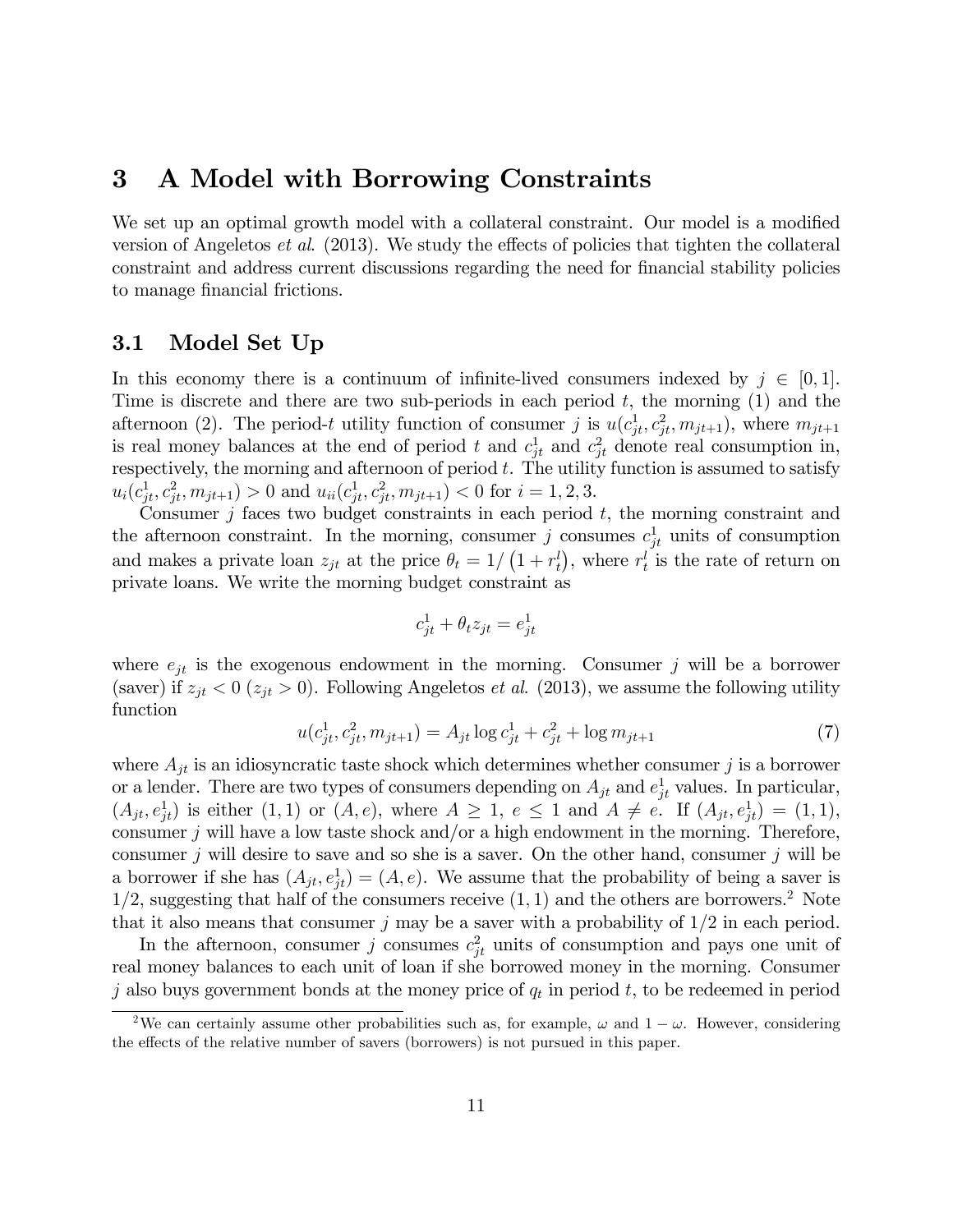$t + 1$  for one unit of money, so that  $i_t = (1 - q_t)/q_t$  is the nominal interest rate. Thus, the afternoon budget constraint is

$$
c_{jt}^{2} + q_{t}(1 + \pi_{t})b_{jt+1} + (1 + \pi_{t})m_{jt+1} + \tau_{jt} = b_{jt} + m_{jt} + z_{jt} + e_{jt}^{2}
$$

where  $b_{jt}$  is real government bond holdings,  $B_{jt}/P_t$ ,  $\tau_{jt}$  is real lump-sum taxes,  $e_{jt}^2$  is the afternoon endowment and is the same for all j, and  $\pi_t = (P_{t+1} - P_t) / P_t$  is the inflation rate during period t.

Solving the morning budget constraint for  $z_{jt}$  and substituting into the afternoon budget constraint, we obtain the period-t budget constraint. The period-t integrated budget constraint can be written as

$$
c_{jt}^{2} + \frac{c_{jt}^{1} - e_{jt}^{1}}{\theta_{t}} + q_{t}(1 + \pi_{t})b_{jt+1} + (1 + \pi_{t})m_{jt+1} + \tau_{jt} = b_{jt} + m_{jt} + e_{jt}^{2}.
$$
 (8)

The financial friction is introduced by assuming that the household faces a ceiling on how much it can borrow in the private loan market in the morning. We assume that only a fraction  $\delta \in [0, 1]$  of the household's bond holdings can be used as collateral in the private loan market in the morning, and we consider  $\delta$  to be part of the fiscal policy tools. The borrowing constraint can thus be written as

$$
-z_{jt} = \frac{c_{jt}^1 - e_{jt}^1}{\theta_t} \le \delta b_{jt}.
$$
\n
$$
(9)
$$

Finally, the government's budget constraint during period  $t$  (in nominal terms) is given by

$$
q_t B_{t+1} + S_t + M_{t+1} = B_t + M_t \tag{10}
$$

where  $B_t = \int_0^1 B_{jt} dj$  is the nominal debt inherited from period  $t - 1$  and  $S_t$  the nominal primary surplus during period t;  $S_t = T_t - G_t$ , where  $T_t = \int_0^1 T_{jt} dt$  is nominal lump-sum tax revenue,  $G_t$  nominal government purchases, and  $M_t = \int_0^1 M_{jt}dj$  denotes nominal money balances.

#### 3.2 Equilibrium

The consumer's problem is

$$
\max_{\left\{c_{jt}^1, c_{jt}^2, b_{jt+1}, m_{jt+1}\right\}_{t=0}^{\infty}} E_{j0} \sum_{t=0}^{\infty} \beta^t u(c_{jt}^1, c_{jt}^2, m_{jt+1})
$$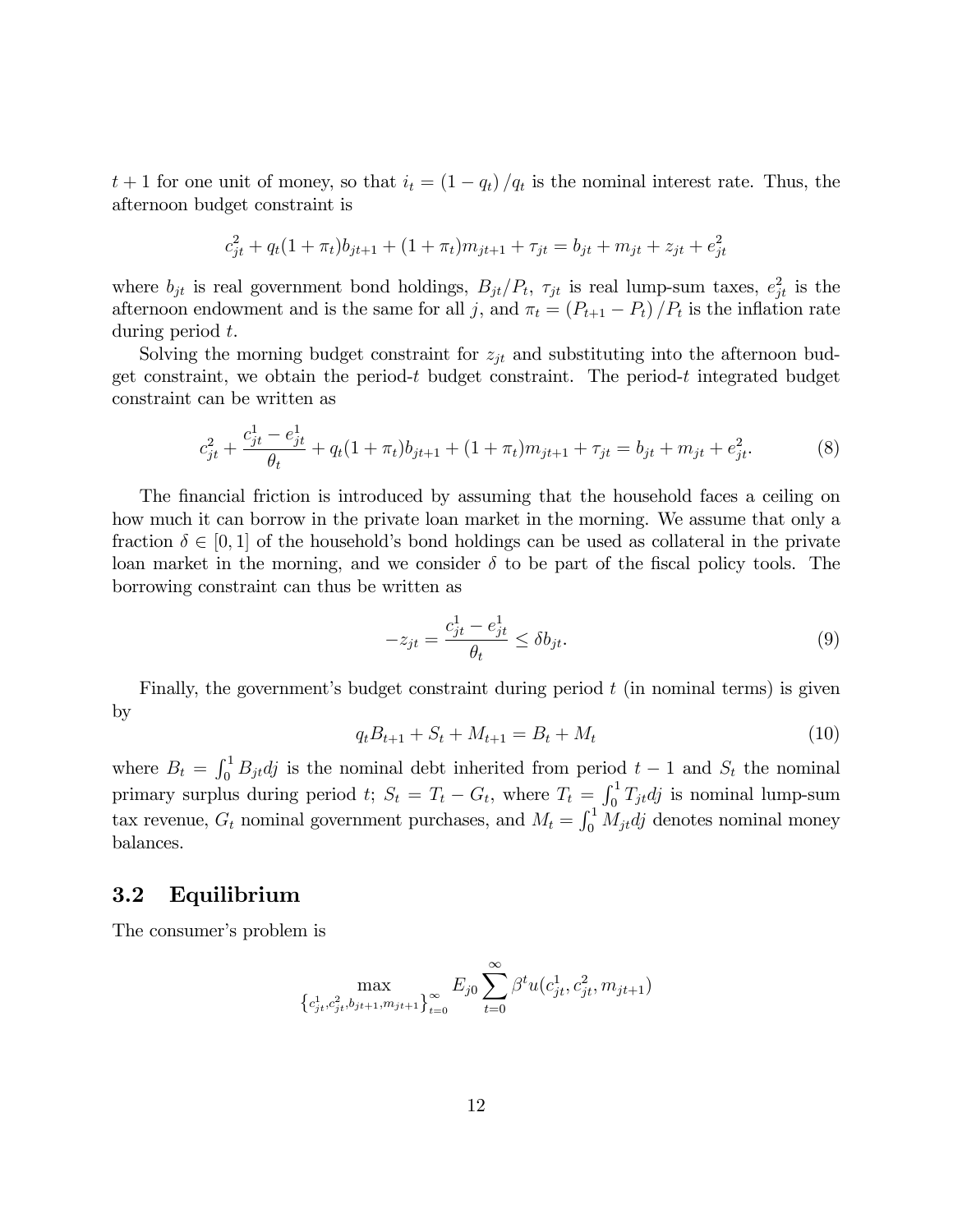subject to the period-t integrated budget constraint  $(8)$  and the period-t borrowing constraint (9). The Lagrangian for this optimization problem is

$$
\mathcal{L} = E_{j0} \sum_{t=0}^{\infty} \beta^t \left\{ u(c_{jt}^1, c_{jt}^2, m_{jt+1}) + \lambda_{jt} \left[ e_{jt}^2 + b_{jt} + m_{jt} - c_{jt}^2 - \frac{c_{jt}^1 - e_{jt}^1}{\theta_t} - q_t (1 + \pi_t) b_{jt+1} - (1 + \pi_t) m_{jt+1} - \tau_{jt} \right] + \mu_{jt} \left( \delta b_{jt} - \frac{c_{jt}^1 - e_{jt}^1}{\theta_t} \right) \right\}
$$

where  $\lambda_{jt}$  is the multiplier on the integrated budget constraint (8), representing the marginal utility of wealth, and  $\mu_{jt}$  is the multiplier on the morning borrowing constraint (9), representing the shadow value of liquidity.

The first-order conditions with respect to  $c_{jt}^1$ ,  $c_{jt}^2$ ,  $b_{jt+1}$ , and  $m_{jt+1}$  are (respectively)

$$
u_1(c_{jt}^1, c_{jt}^2, m_{jt+1}) - \lambda_{jt} \frac{1}{\theta_t} - \mu_{jt} \frac{1}{\theta_t} = 0
$$
\n(11)

$$
u_2(c_{jt}^1, c_{jt}^2, m_{jt+1}) - \lambda_{jt} = 0
$$
\n(12)

$$
-\lambda_{jt}(1+\pi_t)q_t + E_{jt}\beta\left(\lambda_{jt+1} + \delta\mu_{jt+1}\right) = 0\tag{13}
$$

$$
u_3(c_{jt}^1, c_{jt}^2, m_{jt+1}) - \lambda_{jt}(1 + \pi_t) + E_{jt}\beta\lambda_{jt+1} = 0.
$$
 (14)

In addition, there are two transversality conditions

$$
\lim_{t \to \infty} \beta^t \lambda_{jt} q_t (1 + \pi_t) b_{jt+1} = 0 \tag{15}
$$

$$
\lim_{t \to \infty} \beta^t \lambda_{jt} (1 + \pi_t) m_{jt+1} = 0.
$$
\n(16)

Conditions  $(8)$ ,  $(9)$ , and  $(11)-(14)$  are necessary for a maximum while  $(8)$ ,  $(9)$ , and  $(11)-(16)$ are jointly sufficient.

Following Angeletos *et al.* (2013), we are assuming that preferences are linear in afternoon consumption. This implies that any heterogeneity in afternoon income is absorbed by afternoon consumption so that every consumer has the same choice of savings. We then impose  $b_{jt} = b_t$  for all j, which is without any loss of generality and optimality. According to our assumption, this economy can be simplified so that there are  $50\%$  savers and  $50\%$ borrowers in each period. Since a saver makes loans, her morning borrowing constraint (9) is not able to bind. However, a borrower's borrowing constraint binds. Therefore, borrowers and savers have different first order conditions with respect to their morning consumptions,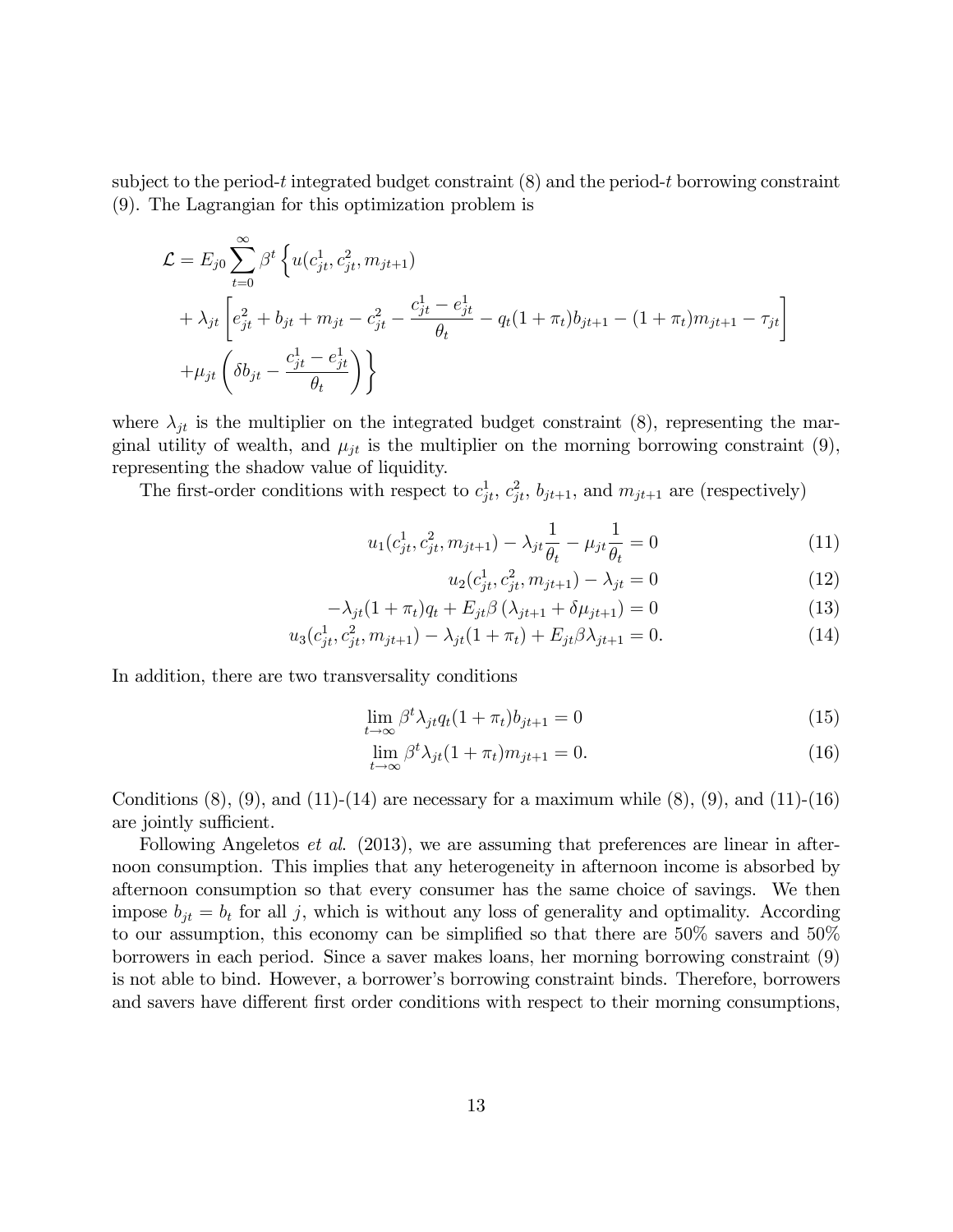and these first order conditions are

$$
A\frac{1}{c_{\text{Borrower},t}^1} - \frac{1}{\theta_t} - \frac{1}{\theta_t} \mu_{\text{Borrower},t} = 0
$$
\n(17)

$$
\frac{1}{c_{\text{Saver},t}^1} - \frac{1}{\theta_t} = 0.
$$
\n(18)

Equilibrium in the morning loan market is then characterized by

$$
-z_{\text{Borrower},t} = \frac{1}{2}\delta b_t
$$
\n(19)

$$
c_{\text{Borrower},t}^1 + z_{\text{Borrower},t}\theta_t = \frac{1}{2}e
$$
\n(20)

$$
c_{\text{Saver},t}^1 + z_{\text{Saver},t}\theta_t = \frac{1}{2}
$$
\n(21)

$$
-z_{\text{Borrower},t} = z_{\text{Saver},t} \tag{22}
$$

and equations (17) and (18).

Equation (19) is the binding borrowing constraint of a borrower. Equations (20), (21), and (22) characterize the resource constraints in the morning. Equations (17) and (18) are the optimality conditions for the borrower and the saver.

The equilibrium in the morning loan market has a closed form solution as follows

$$
c_{\text{Saver},t}^1 = \frac{1}{2} \frac{1}{1 + \frac{1}{2} \delta b_t} \tag{23}
$$

$$
c_{\text{Borrower},t}^1 = \frac{1}{2} + \frac{1}{2}e - \frac{1}{2}\frac{1}{1 + \frac{1}{2}\delta b_t}
$$
 (24)

$$
\theta_t = \frac{1}{2} \frac{1}{1 + \frac{1}{2} \delta b_t} \tag{25}
$$

$$
z_{\text{Borrower},t} = -\frac{1}{2}\delta b_t \tag{26}
$$

$$
z_{\text{Saver},t} = \frac{1}{2}\delta b_t \tag{27}
$$

$$
\mu_{\text{Borrower},t} = \frac{A - [(1+e)(1+\frac{1}{2}\delta b_t) - 1]}{(1+e)(1+\frac{1}{2}\delta b_t) - 1}
$$
\n(28)

where we impose that  $A > [(1+e)(1+\frac{1}{2}\delta b_t) - 1]$  for avoiding a non-positive shadow value of liquidity.

Using asterisks to denote the equilibrium value of each variable in the morning loan market, then conditions  $(11)-(13)$  and the utility function  $(7)$  imply the following Euler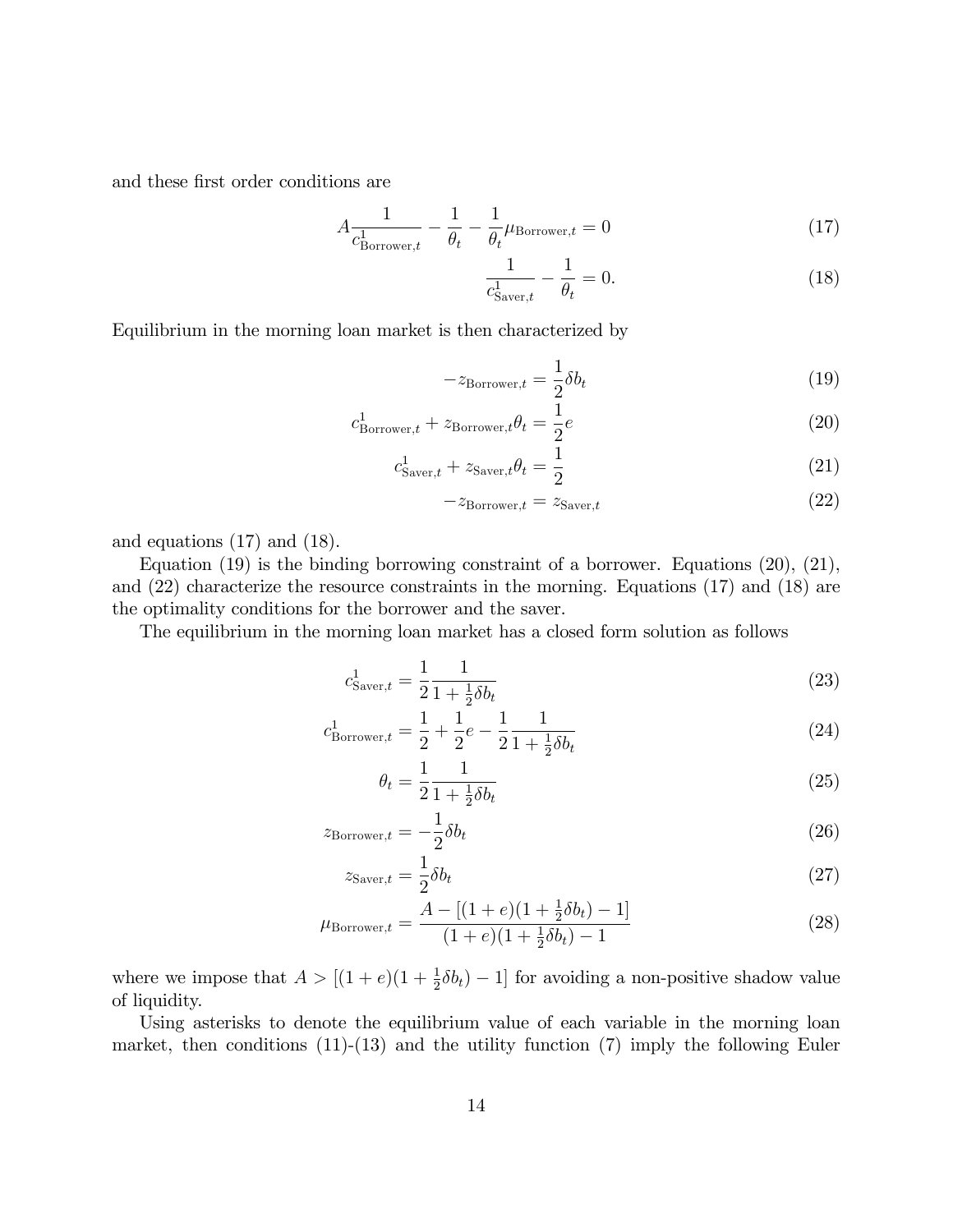equation, which is the same for savers and borrowers,

$$
q_t = E_t \frac{P_t}{P_{t+1}} \beta \left( 1 + \frac{1}{2} \delta \mu_{t+1}^* \right). \tag{29}
$$

Note that we drop the subscript  $j$  in equation (29), since all consumers have the same Euler equation. Plugging equation  $(29)$  into the government's budget constraint  $(10)$  yields

$$
E_t \frac{P_t}{P_{t+1}} \beta \left( 1 + \frac{1}{2} \delta \mu_{t+1}^* \right) B_{t+1} + S_t + M_{t+1} = B_t + M_t
$$

or, equivalently,

$$
E_t \gamma_t b_{t+1} + \frac{M_{t+1} - M_t}{P_t} + s_t = b_t \tag{30}
$$

where

$$
\gamma_t = \beta \left( 1 + \frac{1}{2} \delta \mu_{t+1}^* \right) \tag{31}
$$

and  $s_t$  is the real primary surplus,  $S_t/P_t$ . In fact,  $\gamma_t$  is the real price of government debt. Consumers will pay less for purchasing government debt if  $\gamma_t$  is close to zero.

# 4 Financial Frictions and the FTPL

We solve equation (30) forward to obtain

$$
\frac{B_t}{P_t} = s_t + E_t (1 + \pi_t) m_{t+1} - m_t + E_t \sum_{i=0}^{\infty} \left( \prod_{j=0}^{i} \gamma_{t+j} s_{t+j+1} \right)
$$
  
+ 
$$
E_t \sum_{k=0}^{\infty} \left\{ \prod_{d=0}^{k} \gamma_{t+d} \left[ m_{t+d+2} (1 + \pi_{t+d+1}) - m_{t+d+1} \right] \right\}
$$
  
+ 
$$
E_t \prod_{f=0}^{\infty} \gamma_{t+f} b_{t+f+1}.
$$
 (32)

The transversality condition  $(15)$  requires the last term of equation  $(32)$  to be zero. It means that the present value of government debt is zero. Therefore, equation (32) is identical to

$$
\frac{B_t}{P_t} = s_t + E_t(1 + \pi_t)m_{t+1} - m_t + E_t \sum_{i=0}^{\infty} \left( \prod_{j=0}^{i} \gamma_{t+j} s_{t+j+1} \right) + E_t \sum_{k=0}^{\infty} \left\{ \prod_{d=0}^{k} \gamma_{t+d} \left[ m_{t+d+2} (1 + \pi_{t+d+1}) - m_{t+d+1} \right] \right\}.
$$
\n(33)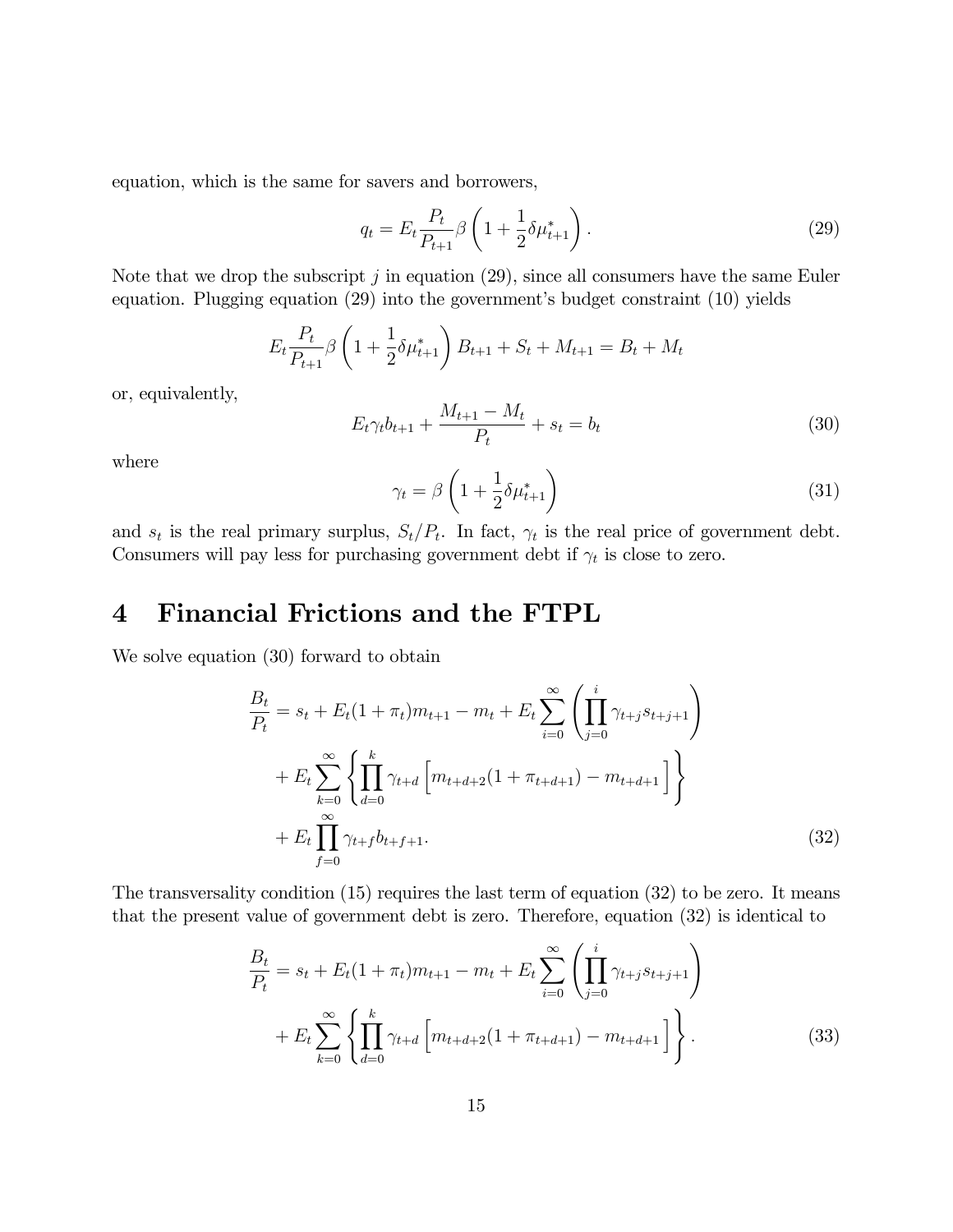Equation (33) is the basic fiscal theory of the price level. As  $B_t$  is determined before period t, the price level is related to government policy regarding the primary surplus. Any expected budget deficit increases the current price level,  $P_t$ . When the monetary authority keeps the nominal money supply constant, fiscal policy can be the sole determinant of the price level.

The highlight of this friction model is that the friction indicator,  $\delta$ , determines the size of the expected monetary and fiscal policy effects on the price level. In other words, the financial friction affects the sensitivity of the price level to any policy that aims to affect it. For instance, the effect of an expected or announced budget deficit at time  $t + 1$  on the price level is related to  $\gamma_t$ . According to equations (28) and (31),  $\delta$  affects  $\gamma_t$  and changes the policy effects of  $E_t s_{t+1}$ . Moreover,  $\delta$  can be considered as a determinant of the price level. Keeping other variables constant, any increase or decrease in  $\delta$  will influence  $\gamma_t$ , and consequently the price level.

Does the financial friction have a monotonic effect on the price level? Let's have a look at the following equation

$$
\frac{\partial \gamma_t}{\partial \delta} = \frac{1}{2} \beta \frac{Ae - (e^2 + e\delta b_t + e^2 \delta b_t) - \left(\frac{1}{2} b_t \delta + \frac{1}{2} e b_t \delta\right)^2}{\left[\left(1 + e\right) \left(1 + \frac{1}{2} \delta b_t\right) - 1\right]^2}.
$$
\n(34)

Since equation (34) does not have a clear sign, it is not straightforward to illustrate how changes in the financial friction affect the price level  $P_t$  and the friction indicator  $\delta$  has an ambiguous effect on the price level. However, we can observe that equation  $(34)$  will be positive if the borrower's taste for morning consumption,  $A$ , is strong, holding other things constant. In other words, how much the borrower likes liquidity influences how the financial fiction affects the price level. We will discuss two types of borrower without loss of generality.

The first type of borrower has a strong taste for morning consumption so that she is crazy for liquidity. We call her the 'aggressive borrower.' In fact,  $\partial \gamma_t / \partial \delta > 0$  is positive in the case of an aggressive borrower in each period. The second type of borrower has a weaker taste for morning consumption so that  $\partial \gamma_t / \partial \delta < 0$  in each period. We call her the 'normal borrower. It is important to note that we are not having these two types of borrowers simultaneously in our model, since  $A$  is a parameter. By assigning different values to  $A$ , determines which type of borrower we have and we will discuss these two possible types of borrower.

Increases in the friction indicator,  $\delta$ , which reflect increases in pledged collateral, will enhance the policy effects, which are  $\prod_{j=0}^{i} \gamma_{t+j}$  for  $i \in N$ , with an aggressive borrower. The financial friction can also affect the price level. In particular, the price level will decrease, if  $\delta$  increases. The intuition is that a high collateral rate will initially increase  $\gamma_t$ ,  $t \in N$ , implying that the government will be paying less interest to all government debt holders. Note that the government can only make the interest payment by printing money, collecting real lump-sum taxes or issuing more real debt, which transfers the consumers's endowments to the government. Since the government needs to pay less in the case of an aggressive borrower, the government will print less money, collect less real taxes or issue less debt. In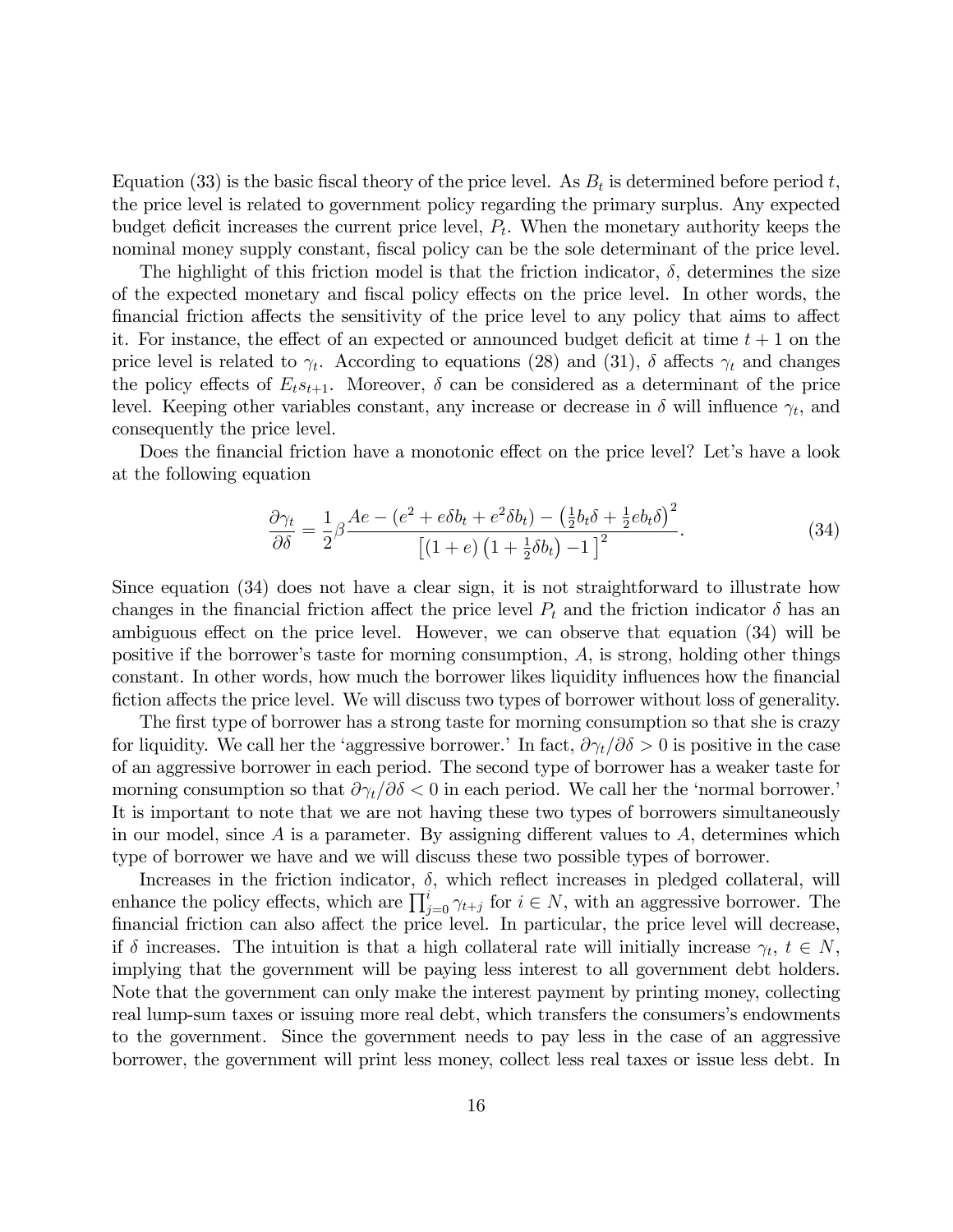this case, the aggregate price level decreases.

Let's define leverage,  $l$ , as

$$
l = \frac{\delta b^* + e_{\text{Borrower},t}^1}{e_{\text{Borrower},t}^1}
$$

where  $\delta b^* + e^1_{\text{Borrower},t}$  represents the borrower's total liquid assets in the morning and  $e^1_{\text{Borrower},t}$ is the borrower's exogenous endowment. Clearly, a high collateral rate  $\delta$  leads to an increase in leverage and allows the borrower to finance more consumption with the same endowment. Therefore, we can link the price level to this exogenous leverage ratio and conclude that increases in the exogenous leverage ratio  $l$  will reduce the price level, with an aggressive borrower.

In the case with the normal borrower

$$
\frac{\partial \prod_{j=0}^{i} \gamma_{t+j}}{\partial \delta} < 0; \text{ for } i \in N.
$$

In this case, increases in the friction indicator,  $\delta$ , will harm the policy effects. Moreover, the price level will increase, if  $\delta$  increases. The reason for this is that the government needs to pay more interest to all government debt holders, and the government will print more money, collect more real taxes or issue more debt.

#### 4.1 The Inflation Rate

Equations (29) implies

$$
1 + \pi_t = \gamma_t (1 + i_t). \tag{35}
$$

Taking a logarithmic approximation of (35) and rearranging yields

$$
i_t = -\log \gamma_t + \pi_t. \tag{36}
$$

Equation (36) represents the Fisherian link between the nominal interest rate and the inflation rate. That is,  $-\log \gamma_t$  is an approximation for the real interest rate. It also indicates that a higher collateral rate will reduce (raise) the real interest rate with the aggressive (normal) borrower. When monetary policy does not effectively stimulate the level of economic activity during anxious times (such as during the global financial crisis) and the economy has the aggressive borrower, policymakers can implement expansionary policies to raise the inflation rate and reduce the real interest rate by increasing the collateral rate.

Thus, monetary policy, as reflected by the nominal interest rate  $i_t$ , and fiscal policy, as reflected by the collateral rate  $\delta$ , jointly determine the inflation rate,  $\pi_t$ . A zero inflation rate (that is, a constant price level) requires

$$
i_t = \log \frac{1}{\gamma_t} \tag{37}
$$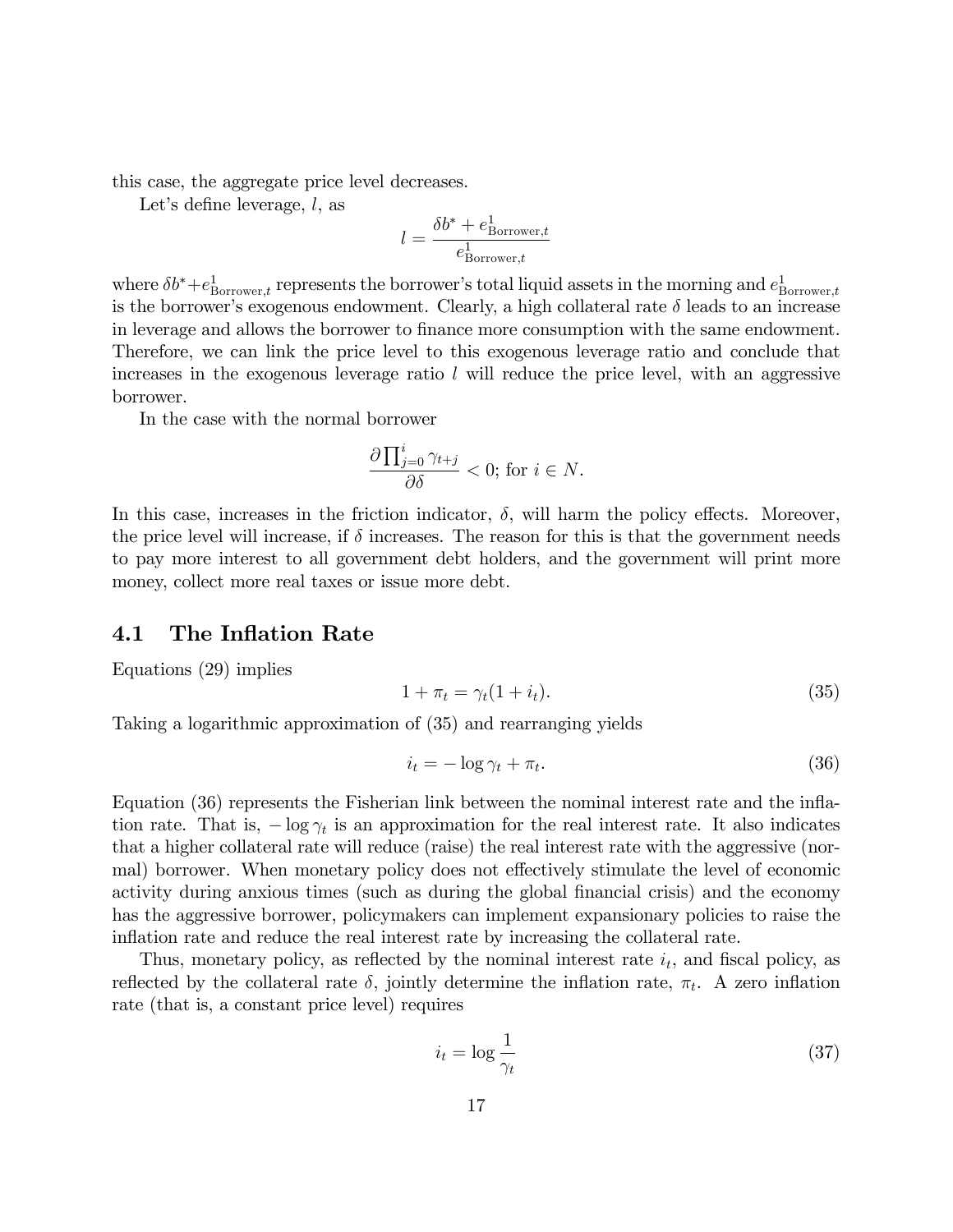when the real interest rate is positive. The left hand side of equation  $(37)$  reflects monetary policy and the right hand side is partly controlled by the Öscal authority. It suggests that the monetary authority needs to set the nominal interest rate so that equation (37) holds for a given  $\delta$ . Hence, coordination of monetary and fiscal policy is required to achieve price stability.

#### 4.2 The Chicago Rule

The Chicago (or Friedman) rule regarding the socially optimal ináation rate requires that the economic agent is satiated with the transactions facilitating services of money

$$
u_3(c_{jt}^m, c_{jt}^a, m_{jt+1}) = 0
$$
 for all  $j \in \{\text{Saver}, \text{Borrower}\}.$ 

Under the Chicago rule, the first-order condition (14) reduces to

$$
\lambda_{jt}(1 + \pi_t) = E_{jt} \beta \lambda_{jt+1}.
$$
\n(38)

Under the assumed utility function  $(7)$ , equation  $(38)$  and the first-order conditions  $(12)$  and  $(13)$  imply

$$
q_t = \frac{1}{1 + i_t} = 1 + E_t \delta \mu_{t+1}.
$$

As the nominal interest rate,  $i_t$ , cannot be negative, the only possible solutions of the above equation are

$$
i_t = 0
$$
  

$$
E_t \mu_{t+1} = 0.
$$

This is the Chicago rule, requiring a nominal interest rate of zero. The new finding is that the Chicago rule renders the borrowing constraint (9) non-binding. The intuition is that sufficient money balances enable the borrower to finance the same or even a higher utility level without taking a loan and it is no longer necessary to borrow in the morning. Alternatively, no one will want to make a loan at a price of  $\theta_t$  different than 1, when the nominal interest rate is zero. That is, the morning loan market does not exist when the Chicago rule holds.

With these conditions, the first-order condition (13) yields

$$
q_t = E_t \beta \frac{P_t}{P_{t+1}} \tag{39}
$$

and the government's nominal budget constraint  $(10)$  can be written as

$$
E_t \beta \frac{B_{t+1}}{P_{t+1}} + \frac{M_{t+1} - M_t}{P_t} + s_t = \frac{B_t}{P_t}.
$$
\n(40)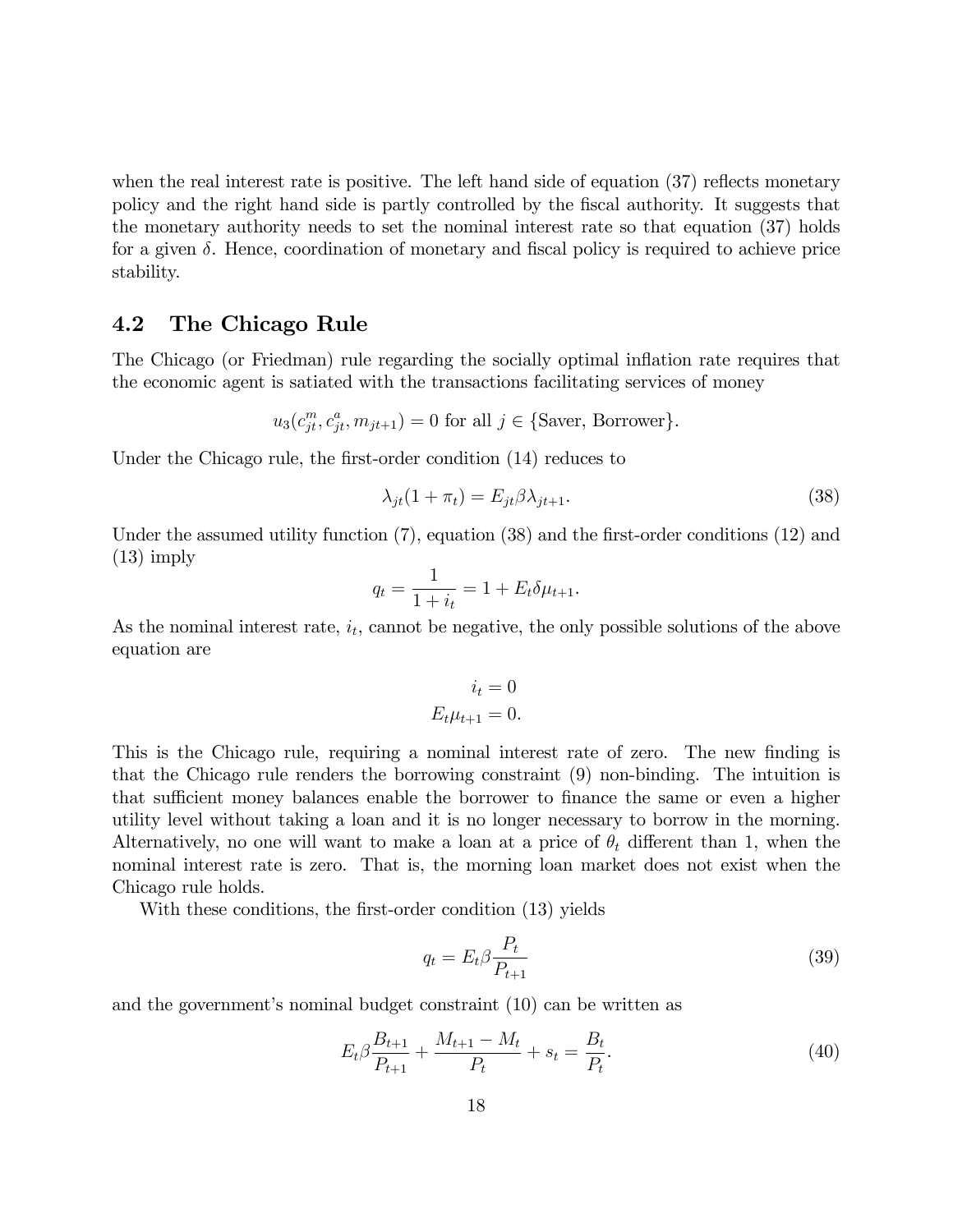When the Chicago rule is expected or announced to apply every period, we can also solve equation (40) forward to obtain

$$
\frac{B_t}{P_t} = E_t \sum_{j=0}^{\infty} \beta^j s_{t+j} + E_t \sum_{k=0}^{\infty} \beta^k \left[ m_{t+k+1} (1 + \pi_{t+k}) - m_{t+k} \right]. \tag{41}
$$

Since the Chicago rule is applied every period, we have

$$
m_{t+d} = m^{\text{Chicago}} \text{ for all } d \in N
$$

and equation (41) yields

$$
\frac{B_t}{P_t} = E_t \sum_{j=0}^{\infty} \beta^j s_{t+j} + E_t \sum_{k=0}^{\infty} \beta^k m^{\text{Chicago}} \pi_{t+k}.
$$
\n(42)

Thus, if the monetary authority chooses the ináation rate according to the Chicago rule, the fiscal authority can always affect the price level according to the fiscalist argument with a guaranteed forward solution. In this case, however, the collateral rate has no effect on the price level, because the borrowing constraint is not binding. Moreover, because the ináation rate is also fixed to meet the requirement of a zero nominal interest rate if the real interest rate is constant, the monetary policy part in equation (42) is actually

$$
E_t \sum_{k=0}^{\infty} \beta^k m^{\text{Chicago}} \pi_{t+k} = \frac{1}{1-\beta} m^{\text{Chicago}} \pi^{\text{Chicago}} = \text{fixed number}.
$$

It means that Öscal policy may determine the price level by itself when the Chicago rule is applied. The intuition is that the Chicago rule is a strict condition, giving almost no freedom to the monetary authority. In other words, monetary policy loses its ability to affect general economic variations, including the price level, and the role of fiscal policy is enhanced in order to solely determine the price level. This theoretical result provides an explanation as to why Figure 3 shows evidence in support of the fiscal theory of the price level. The U.S. Federal Reserve has resorted to unconventional monetary policy (quantitative easing, long-term bond purchases, and managing expectations) to inject liquidity into the economy since 2008. Thus, fiscal policy plays an important role in determining the price level when the zero lower bound constraint on the policy rate is binding.

The fiscal policy not only determines the current price level  $P_t$  but also the price level path. Since  $i_t = 0$ , equation (39) implies  $E_t P_{t+1} = \beta P_t$ . Therefore, when the Chicago rule applies every period, we have  $E_t P_{t+i} = \beta^i P_t$  for  $i \in N$ . It follows that the fiscal policy determines this path of deflation, which satisfies the Chicago rule, by affecting  $P_t$ .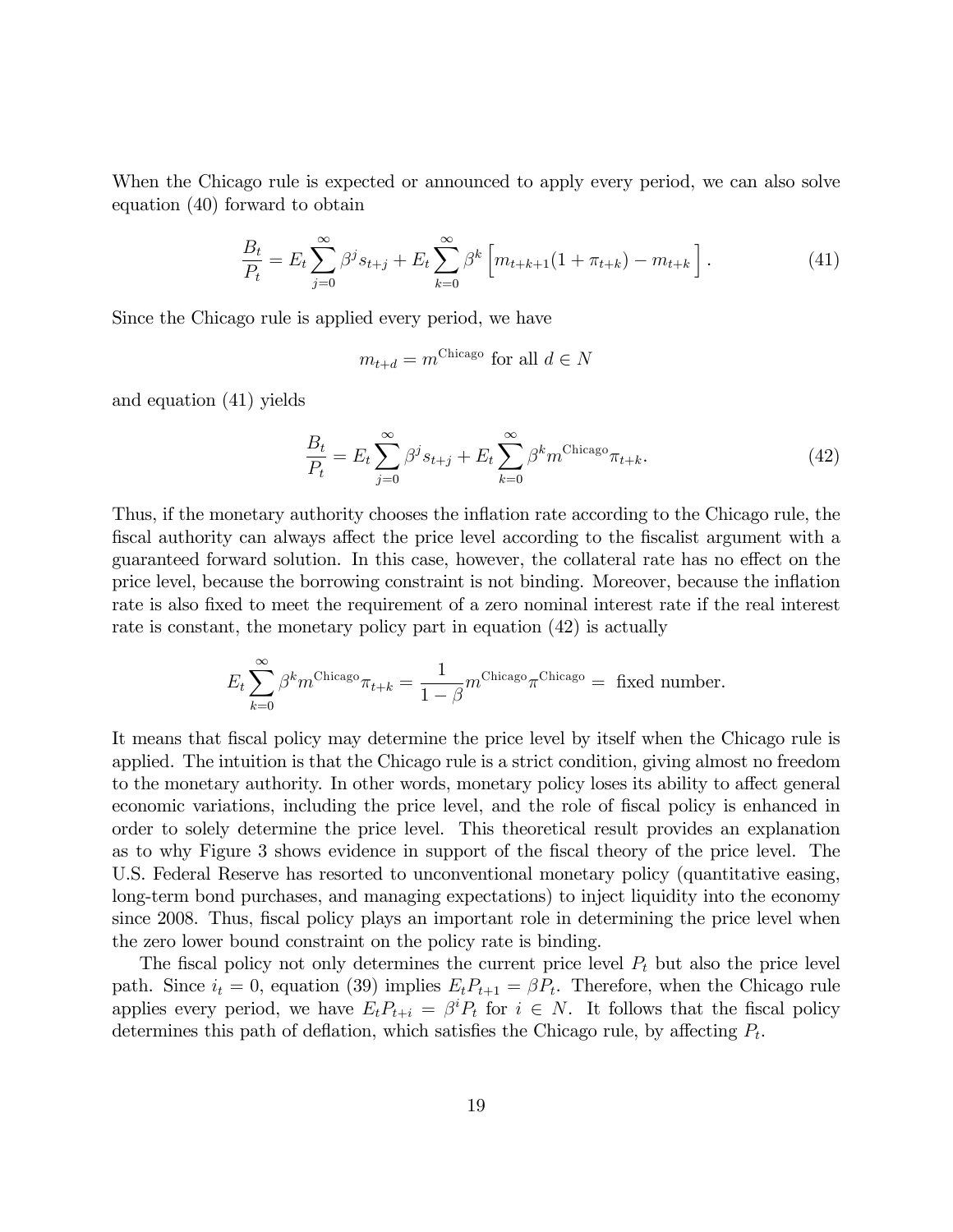# 5 'Active' and 'Passive' Policies

In this section, we investigate the implications of financial frictions in the context of 'active' and 'passive' monetary and fiscal policies, as in Leeper (1991). We impose a feasibility condition that the government keeps the real public debt constant at the level  $b^*$ .<sup>3</sup>. It means  $b_{t+1+i} = b^*$  for  $i \in N$ . This feasibility condition and equation (28) guarantee a constant shadow value of liquidity, so that  $\mu_{t+1+i} = \mu^{\#}$  for  $i \in N$ .

The first order conditions  $(13)$  and  $(14)$ , under the assumed utility function  $(7)$ , yield

$$
\frac{1}{R_t} = \beta \kappa \frac{1}{\Pi_t} \tag{43}
$$

$$
m_{t+1} = \frac{1}{\beta \left(\kappa R_t - 1\right)}\tag{44}
$$

where  $\Pi_t = 1 + \pi_t$ ,  $\kappa = 1 + \frac{1}{2}\delta\mu^{\#}$ , and  $R_t$   $(= 1 + i_t) = 1/q_t$ .

As in Leeper (1991), we consider a class of rules suggested by actual policies. The monetary authority sets the gross nominal interest rate,  $R_t$ , as a function of the gross inflation rate

$$
R_t = \varphi_0 + \varphi_1 \Pi_{t-1} + \varepsilon_t^R \tag{45}
$$

where  $\varphi_1\Pi_{t-1}$  represents the systematic monetary policy response to economic conditions and  $\varepsilon_t^R$  is a random monetary policy shock. The fiscal authority sets the primary surplus,  $s_t$ , as a function of the level of the real government debt outstanding

$$
s_t = \vartheta_0 + \vartheta_1 \psi_{t-1} + \varepsilon_t^s \tag{46}
$$

where  $\psi_{t-1} = B_t/P_{t-1}, \vartheta_1 \psi_{t-1}$  represents the systematic fiscal policy response to economic conditions, and  $\varepsilon_t^s$  is a random fiscal policy shock. It is assumed that the random shocks,  $\varepsilon_t^R$  and  $\varepsilon_t^s$ , follow an AR(1) process with zero mean and innovations that are serially and mutually uncorrelated. One may question the implication of our assumption that  $b_t = b^*$  in each period in the context of the fiscal rule (46). It is straightforward to see that equation (46) is equivalent to

$$
s_t = \vartheta_0 + \vartheta_1 b^* \Pi_{t-1} + \varepsilon_t^s. \tag{47}
$$

Equation (47) implies that the fiscal authority sets the primary surplus,  $s_t$ , as a function of the gross inflation rate. Then the monetary authority and the fiscal authority both respond to inflation, and therefore our system of 'active' and 'passive' monetary and fiscal policies is significantly different from Leeper  $(1991)$ .

Equations (43) and (45) imply

$$
\Pi_t = \beta \kappa \varphi_0 + \beta \kappa \varphi_1 \Pi_{t-1} + \beta \kappa \varepsilon_t^R. \tag{48}
$$

<sup>&</sup>lt;sup>3</sup>This assumption could lead to a discussion similar to that in McCallum (2001). McCallum (2001) assumes a constant real public debt path and show how the price level is determined by the fiscal policy.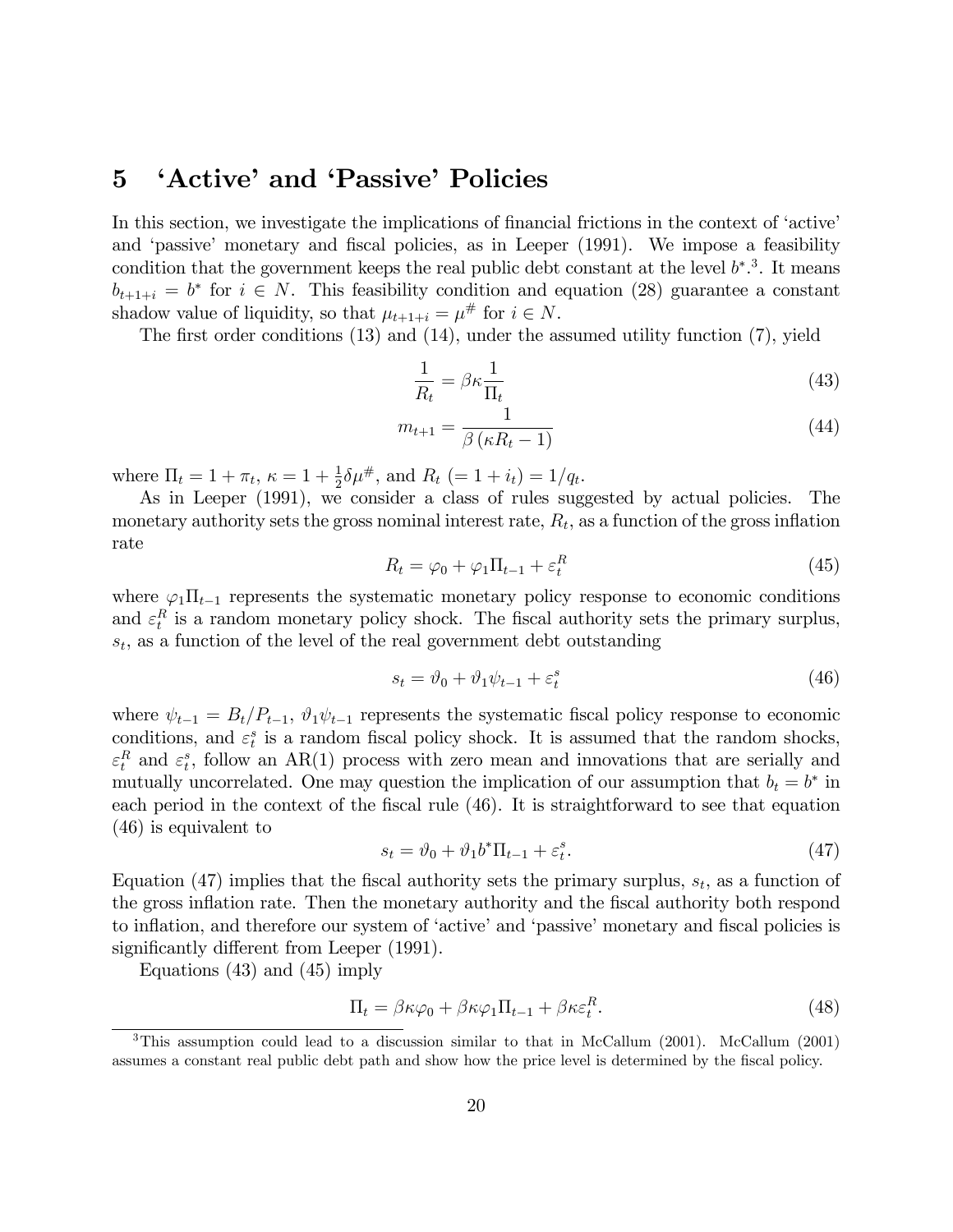Equations  $(44)$  and  $(46)$ , together with the government's budget constraint  $(10)$ , the latter written in real terms, yield

$$
\frac{\psi_t}{R_t} + \vartheta_0 + \vartheta_1 \psi_{t-1} + \varepsilon_t^s + \frac{\Pi_t}{\beta \left(\kappa R_t - 1\right)} = \frac{\psi_{t-1}}{\Pi_{t-1}} + \frac{1}{\beta \left(\kappa R_{t-1} - 1\right)}.\tag{49}
$$

Taking a first-order Taylor series expansion of each of (48) and (49) around stationary state values yields

$$
\tilde{\Pi}_t = \phi_1 \tilde{\Pi}_{t-1} + \phi_2 \varepsilon_t^R \tag{50}
$$

$$
\tilde{\psi}_t = \eta_1 \tilde{\psi}_{t-1} + \eta_2 \tilde{\Pi}_{t-1} + \eta_3 \tilde{\Pi}_{t-2} + \eta_4 \varepsilon_t^R + \eta_5 \varepsilon_{t-1}^R + \eta_6 \varepsilon_t^s \tag{51}
$$

where the tilde denotes deviation from the deterministic stationary state value,

$$
\phi_1 = \beta \kappa \varphi_1; \quad \phi_2 = \beta \kappa; \n\eta_1 = \frac{1}{\beta \kappa} - \vartheta_1 R^*; \quad \eta_2 = \frac{\varphi_1 \psi^*}{R^*} - \frac{\psi^*}{\beta \kappa \Pi^*} - \frac{\kappa \varphi_1 R^*}{(\kappa R^* - 1)} + \frac{\kappa \varphi_1 R^* \Pi^*}{\beta (\kappa R^* - 1)^2}; \n\eta_3 = -\frac{\kappa \varphi_1 R^*}{\beta (\kappa R^* - 1)^2}; \quad \eta_4 = \frac{\psi^*}{R^*} + \frac{\kappa R^* \Pi^*}{\beta (\kappa R^* - 1)^2} - \frac{\kappa R^*}{(\kappa R^* - 1)}; \n\eta_5 = -\frac{\kappa R^*}{\beta (\kappa R^* - 1)^2}; \quad \eta_6 = -R^*,
$$

and  $R^*, \Pi^*,$  and  $\psi^*$  are the deterministic stationary state values of the gross nominal interest rate, the gross inflation rate, and the redefined real government debt. Equations (50) and (51) imply the following system

$$
\begin{pmatrix}\nE_t \tilde{\psi}_t \\
E_t \tilde{\Pi}_t \\
E_t \tilde{\Pi}_{t-1}\n\end{pmatrix} = \begin{pmatrix}\n\eta_1 & \eta_2 & \eta_3 \\
0 & \phi_1 & 0 \\
0 & 1 & 0\n\end{pmatrix} \begin{pmatrix}\n\tilde{\psi}_{t-1} \\
\tilde{\Pi}_{t-1} \\
\tilde{\Pi}_{t-2}\n\end{pmatrix} + \begin{pmatrix}\n\eta_4 & \eta_5 & \eta_6 \\
\phi_2 & 0 & 0 \\
0 & 0 & 0\n\end{pmatrix} \begin{pmatrix}\n\varepsilon_t^R \\
\varepsilon_{t-1}^R \\
\varepsilon_t^s\n\end{pmatrix}
$$
\n(52)

which, according to Blanchard and Kahn (1980), for a unique equilibrium requires either of the following two scenarios

Scenario 1: 
$$
|\eta_1| > 1
$$
 and  $|\phi_1| < 1$    
\nScenario 2:  $|\eta_1| < 1$  and  $|\phi_1| > 1$ .

Under scenario 1 fiscal policy is active  $(|\eta_1| > 1)$  and monetary policy is passive  $(|\phi_1| < 1)$ . In this scenario the price level can be influenced by fiscal policy, because equation (51) is an unstable difference equation in real debt and monetary policy obeys the constraints imposed by private and fiscal policy behavior, allowing the money stock to respond to deficit shocks. Under scenario 2 fiscal policy is passive  $(|\eta_1| < 1)$  and monetary policy is active  $(|\phi_1| > 1)$ ,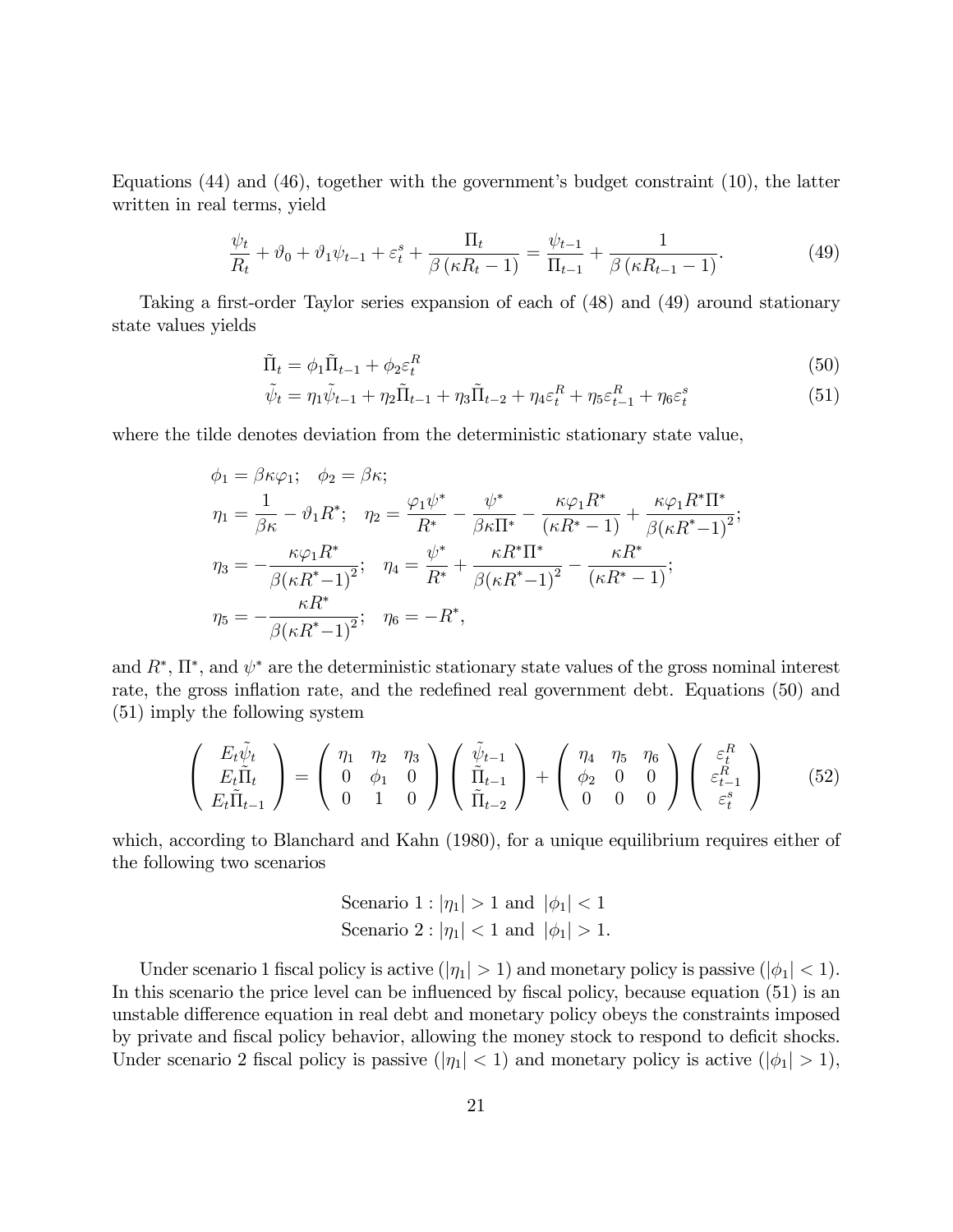reacting strongly to inflation. In this scenario passive fiscal policy prevents an explosive path of government debt and active monetary policy stabilizes the price level by preventing deficit shocks from affecting the inflation rate. See Leeper (1991) for more details.

In our case, financial frictions play an important role in the equilibria. Let's consider the case of an aggressive borrower first. In particular, lower  $\delta$  values render fiscal policy more active (since  $\partial \eta_1/\partial \delta < 0$ ) and monetary policy more passive (since  $\partial \phi_1/\partial \delta > 0$ ). This suggests that fiscal policy has a potential advantage in choosing the equilibria or restoring the equilibria. When, for example, each policy authority acts passively, there is price-level indeterminacy. In such a case, by reducing  $\delta$ , fiscal policy can become active while monetary policy is still passive, leading to scenario 1 equilibria. If, however, the fiscal authority wants to help the monetary authority stabilize prices, increasing the collateral rate,  $\delta$ , will lead to scenario 2 equilibria. In the case of a normal borrower, the fiscal authority will need to raise  $\delta$  for scenario 1. On the other hand, scenario 2 requires a high  $\delta$ .

The Taylor principle and the Chicago rule can also be addressed in the context of 'active' and 'passive' monetary and fiscal policies. For example, because a lower  $\delta$  implies a lower  $\phi_1$  with the aggressive borrower, the monetary authority will have to raise  $\phi_1$  whenever  $\delta$ declines in order to keep its policy active and commit to a nominal anchor. In this case,  $\varphi_1$  will have to be greater and be big enough so that  $\phi_1 > 1$ . As the Chicago rule implies passive monetary policy, because the nominal interest rate is constant (at zero) over time, fiscal policy will be able to influence the price level under Scenario 1.

Finally, in the case of active monetary policy  $(|\phi_1| > 1)$ , with passive fiscal policy and under the assumption that the random monetary policy shock,  $\varepsilon_t^R$ , follows an AR(1) process, as in Leeper (1991)

$$
\varepsilon_t^R = \rho_1\varepsilon_{t-1}^R + \zeta_t^R
$$

with  $\zeta_t^R \sim N(0, 1)$  and  $\rho_1 \in [-1, 1]$ , we could solve equation (50) forward to get

$$
\tilde{\Pi}_{t-1} = E_t \left( \frac{\Pi_{t-1+n}}{\phi_1} - \phi_2 \sum_{a=1}^n \frac{1}{\phi_1} \varepsilon_{t+a-1}^R \right).
$$
\n(53)

Using equation (48) into equation (53) yields

$$
\tilde{\Pi}_{t-1} = -\phi_2 \left( \frac{1}{\phi_1} + \frac{\rho_1}{\phi_1^2} + \frac{\rho_1^2}{\phi_1^3} + \cdots \right) \varepsilon_t^R
$$
\n(54)

with  $n \to \infty$ . Since  $|\varphi_1| > 1$  and  $\rho_1 \in [-1, 1]$ , equation (54) implies

$$
\Pi_{t-1} = \frac{\beta \kappa}{\rho_1 - \varphi_1 \beta \kappa} \varepsilon_t^R + \Pi^*
$$
\n(55)

where  $\Pi^*$  is the steady state inflation rate. With an aggressive borrower, as  $\partial \Pi_{t-1}/\partial \kappa > 0$ and  $\partial \kappa / \partial \delta > 0$ , in the case of a positive monetary shock, equation (55) implies that an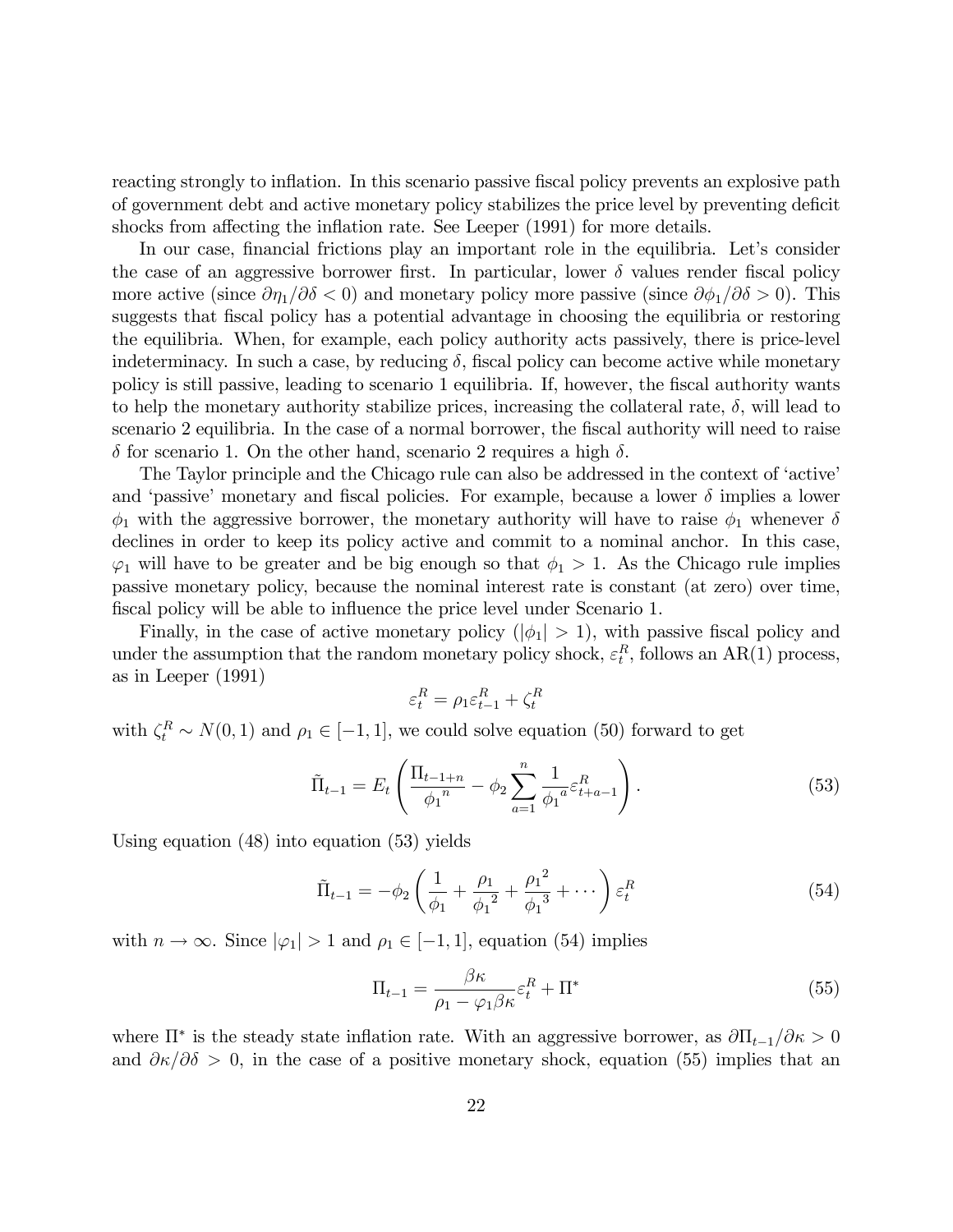increase in liquidity increases the inflation rate, a result consistent with the quantity theory of money. With a normal borrower,  $\partial \kappa / \partial \delta < 0$  so that an increase in liquidity decreases the inflation rate. Therefore, an increase in liquidity might not be a sufficient condition for a high inflation rate in an economy with a borrowing constraint. As long as the liquidity demander (the borrower) has a moderate taste for liquidity, increasing the liquidity will reduce the price level.

Compared with the result in Leeper (1991), equation (55) shows that the equilibrium is determined by active monetary policy and passive fiscal policy. In particular, it suggests that the price level is determined jointly by monetary policy,  $\varphi_1$ , the monetary shock,  $\varepsilon_t^R$ , and fiscal policy,  $\delta$ . Thus, fiscal policy has an important and complicated role to play in the determination of the price level.

### 6 Conclusion

In the aftermath of the global financial crisis, many central banks around the world have been implementing unconventional monetary policies in a zero lower bound environment. Moreover, many countries, including the United States, Japan, and a number of Euro area countries, are accumulating debt at alarming rates. As Sims (2013) argues, the macroeconomic effects of such policies cannot be investigated in the context of conventional macroeconomic models with non-interest-bearing base money, a money multiplier, and a tight relation between the price level and the quantity of money. The fiscal theory of the price level can successfully integrate monetary-fiscal policy interactions to explain the determination of the price level and also provide a framework for current policy discussions, including issues pertaining to the welfare cost of inflation – see Yavari and Serletis  $(2011)$  – and the spillover effects between policies  $\sim$  see, for example, Hallett and Libich (2007) and Hallett and Viegi (2002).

In this paper we take a tentative first pass at integrating discussion of the fiscal theory of the price level and financial frictions, arguing that financial frictions play an important role in determining the price level (and, hence, inflation and nominal interest rates). We provide an empirical investigation of the relevance of the fiscal theory of the price level, updating the Canzoneri et al. (2001) analysis and providing evidence that the non-Ricardian explanation is plausible when the zero lower bound constraint on the policy rate is binding. We then derive the theoretical implications of the fiscal theory of the price level, in the context of an optimal growth model with a borrowing constraint, and show that during anxious times (such as the global Önancial crisis and Great Recession that followed), collateral rates have significant effects on macroeconomic variations. Finally, in revisiting Leeper's (1991) equilibria under 'active' and 'passive' monetary and fiscal policies in a world with financial frictions, we show that fiscal policy has a potential advantage in choosing the equilibria or restoring the equilibria.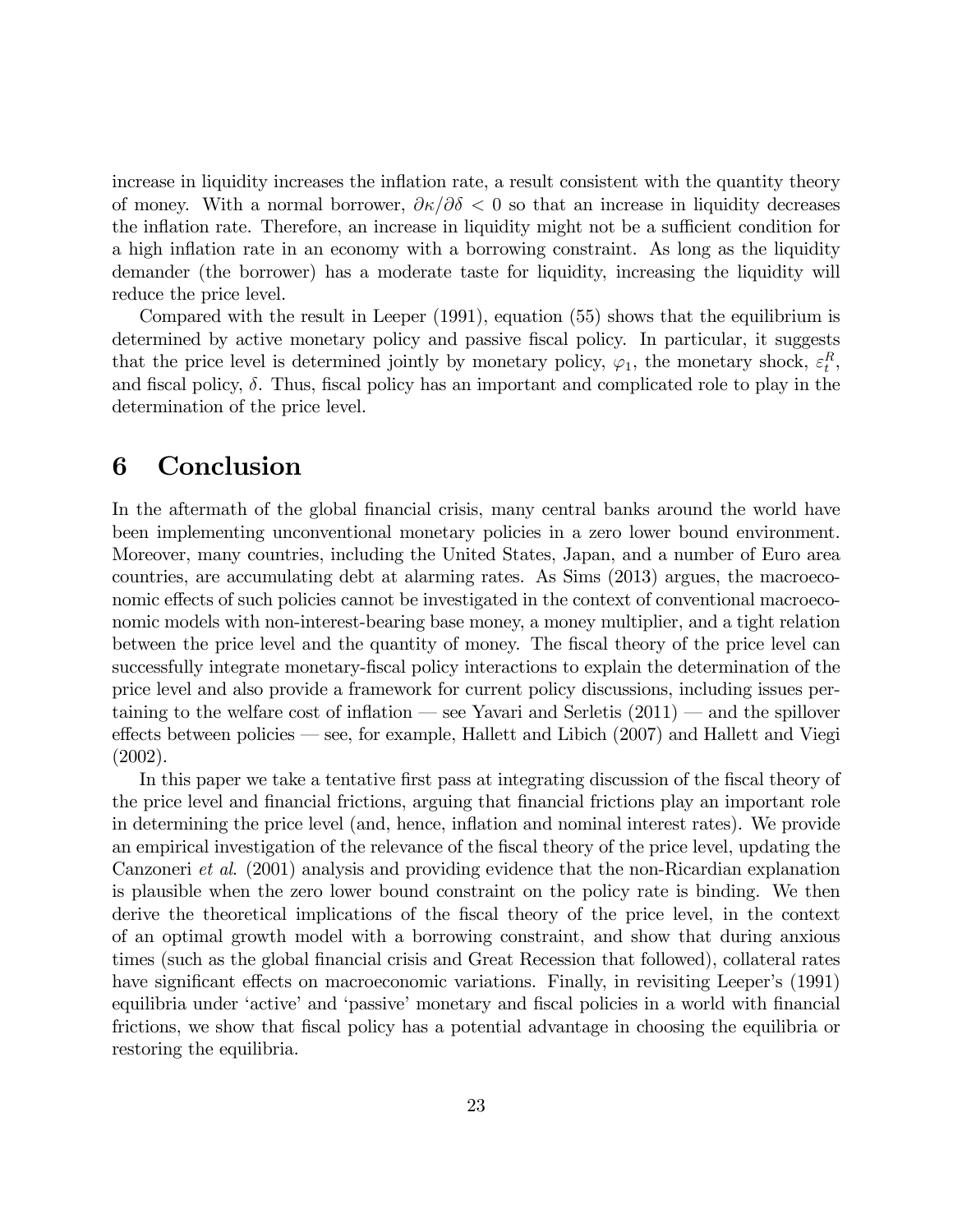# References

- [1] Ahmed, S. and J.H. Rogers. "Government budget deficits and trade deficits: Ae present value constraints satisfied in long-term data?" Journal of Monetary Economics 36 (1995), 351-374.
- [2] Angeletos, G.-M., F. Collard, H. Dellas, and B. Diba. "Optimal public debt management and liquidity provision." NBER Working Paper 18800 (2013).
- [3] Blanchard, O.J. and C.H. Kahn. "The solution of linear difference models under rational expectations."  $Econometrica 48 (1980), 1305-1311.$
- [4] Canzoneri, M.B., R.E. Cumby, and B.T. Diba. "Is the price level determined by the needs of fiscal solvency?" American Economic Review 91 (2001), 1221-1238.
- [5] Cochrane, J.H. "Long term debt and optimal policy in the fiscal theory of the price level." *Econometrica* 69 (2001), 69–116.
- [6] Cochrane, J.H. "Money as stock." Journal of Monetary Economics 52 (2005), 501-528.
- [7] Geanakoplos, J. "Leverage and bubbles: The need to manage the leverage cycle." In Evanoff, D.D., G.G. Kaufman, and A.G. Malliaris (Eds.), New perspectives on asset price bubbles: Theory, evidence, and policy (2012), 387-404. Oxford: Oxford University Press.
- [8] Hallett, A.H. and J. Libich. "Fiscal-monetary interactions: The effect of fiscal restraint and public monitoring on central bank credibility." Open Economies Review 18 (2007), 559-576.
- [9] Hallett, A.H. and N. Viegi. "Inflation targeting as a coordination device." Open Economies Review 13 (2002), 341-362.
- [10] Hamilton, J.D. and M. Flavin "On the limitations of government borrowing: A framework for empirical testing." American Economic Review 76 (1986), 808-819.
- [11] Kiyotaki, N. and J. Moore. "Credit cycles. " Journal of Political Economy 105 (1997), 211-248.
- [12] Leeper, E.M. "Equilibria under 'Active' and 'Passive' monetary and fiscal policies." Journal of Monetary Economics 27 (1991), 129-147.
- [13] Leeper, E.M. "The Policy tango: Toward a holistic view of monetary and fiscal effects. îFederal Reserve Bank of Atlanta Economic Review 78(1993), 1-27.